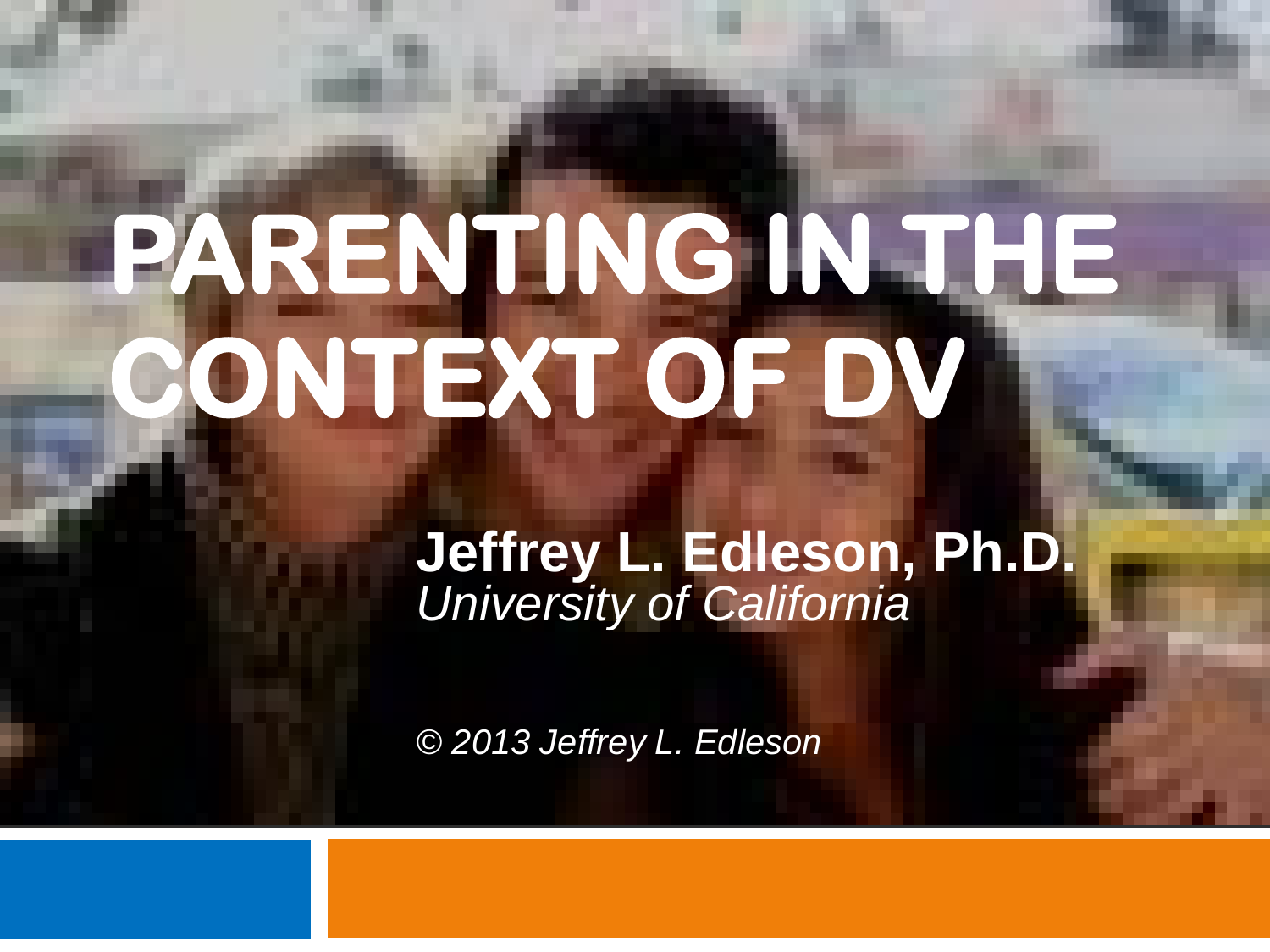#### **Overview**

#### • **What we will cover this session:**

- Parenting and DV
- Emerging approaches
- Remaining questions
- Ideas for engaging new fathers

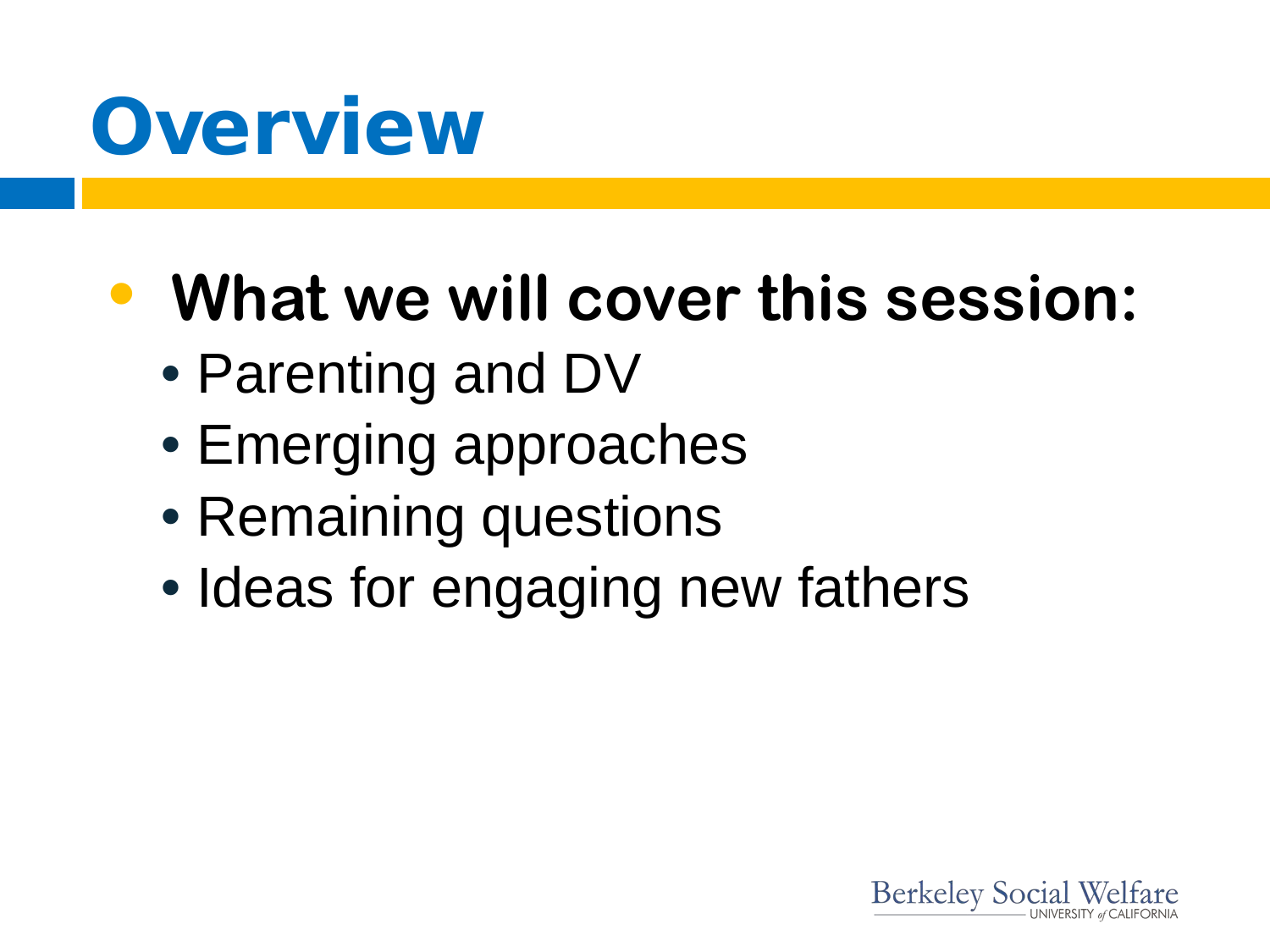

#### **Digital stories**

[http://www.mincava.umn.edu](http://www.mincava.umn.edu/)

M'Liss' story Chuck's story Discussion of each story

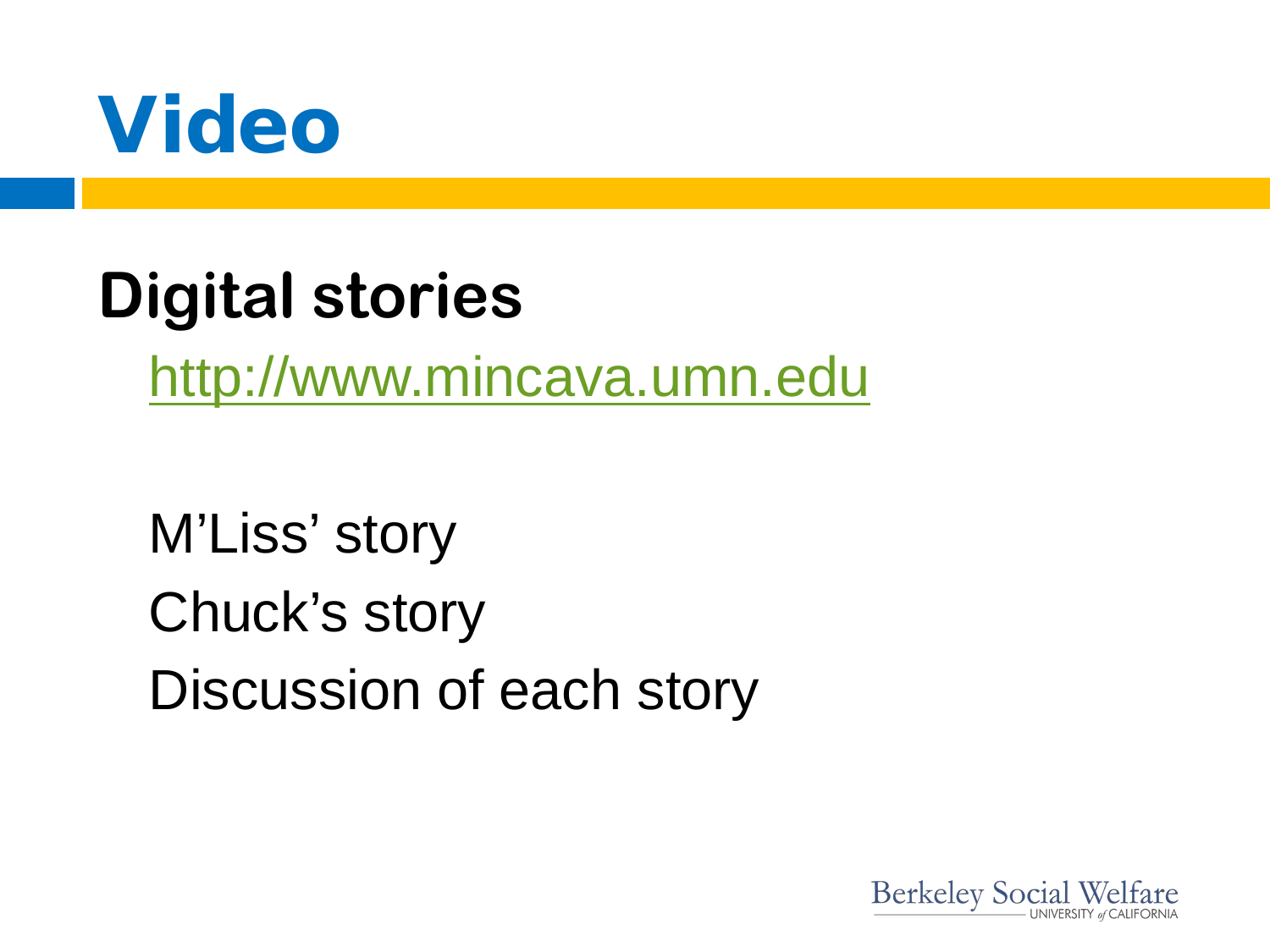# **PARENTING AND DV**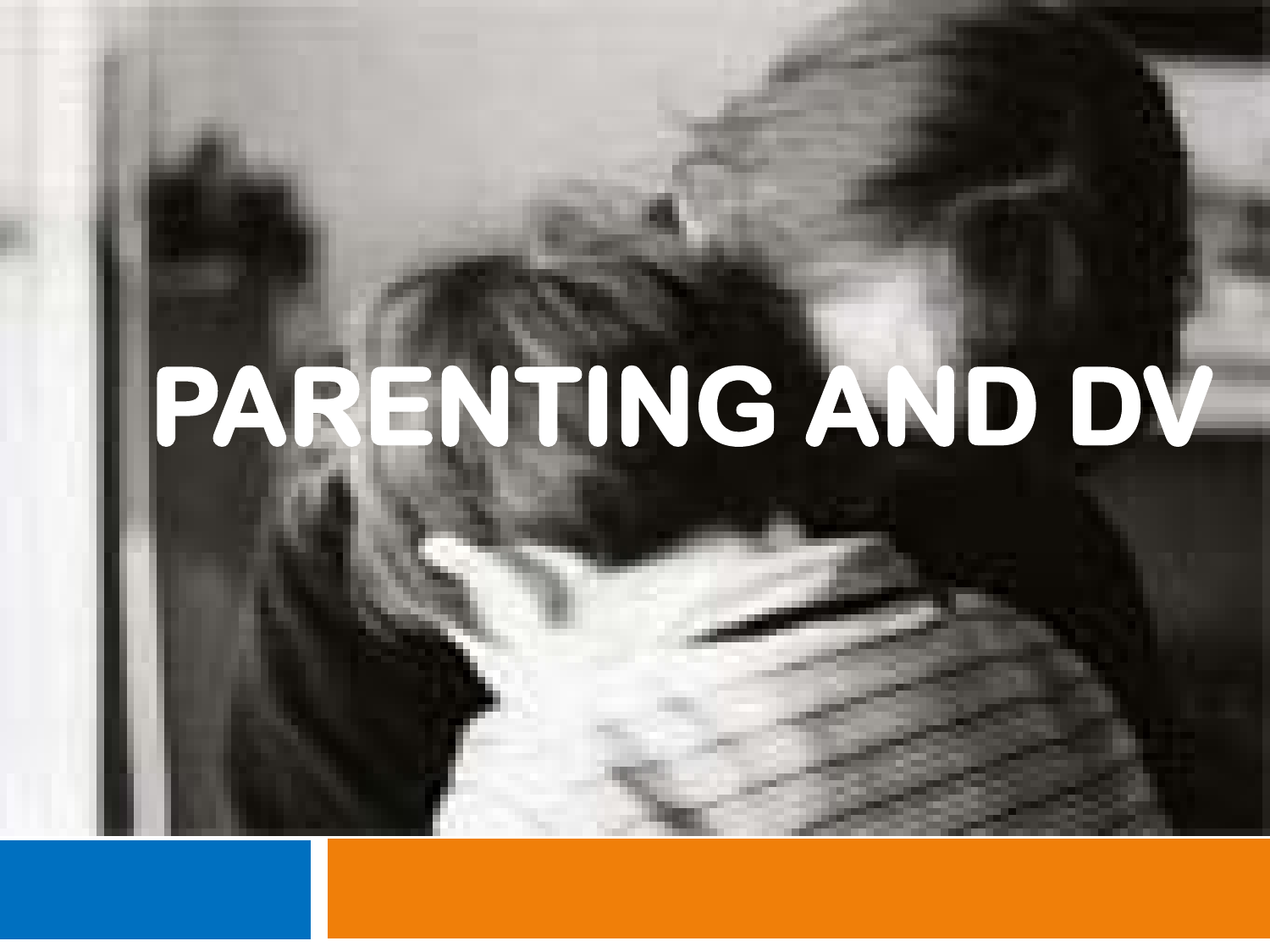

#### • **How does DV affect parenting?**

- By mother?
- By father?

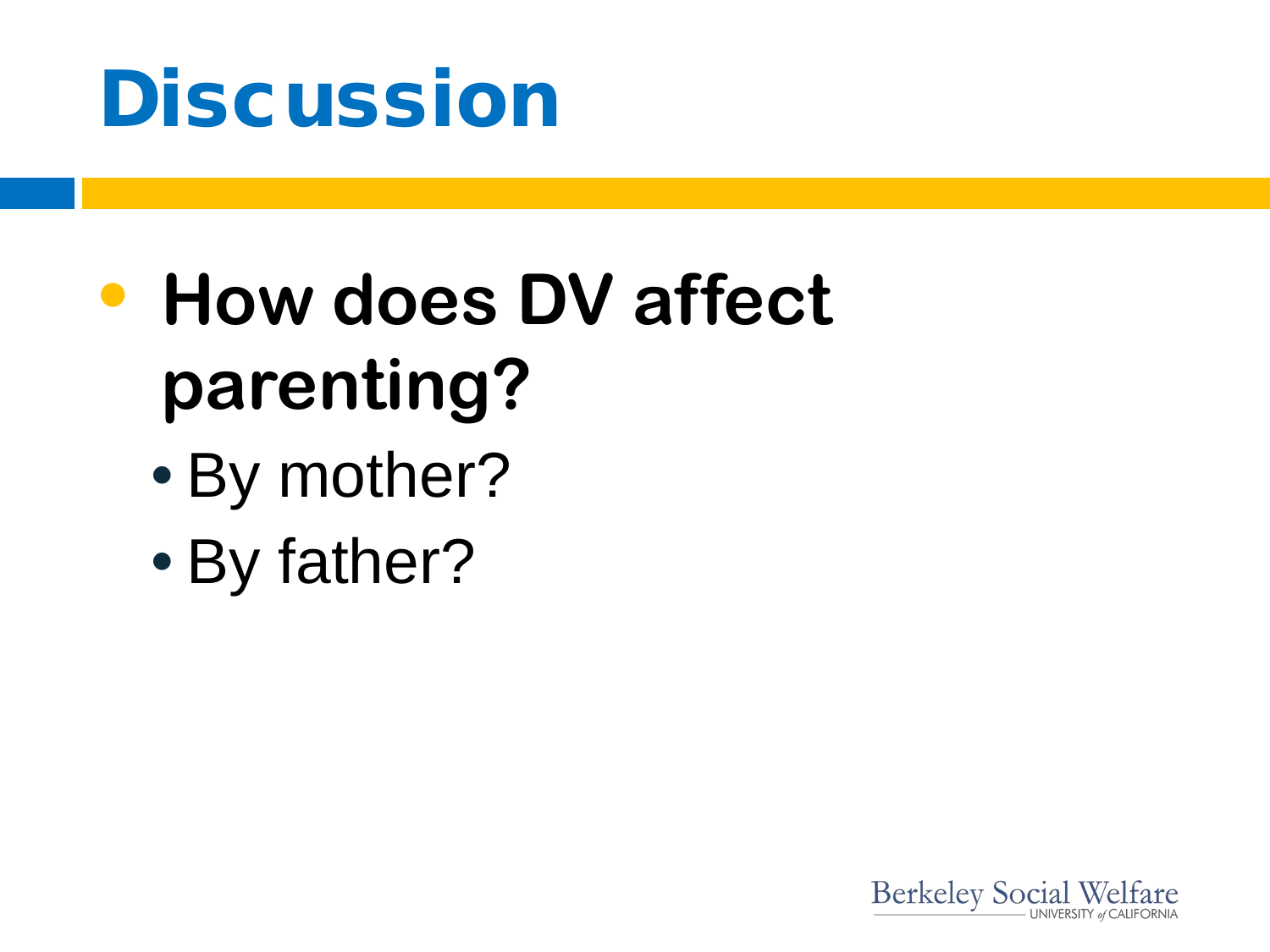## Why is parenting an issue?

- **Battered mothers need parenting services**
	- **<u>n</u>** Using power and control
	- **D** Making up for absent father
	- **<u>n</u>** Using children as allies or confidants
	- **D** Children's similarity to father
	- **Developing new rituals** and support networks
	- **<u>n</u>** Some are abusive
- **Gender-bias about fathers and parenting**
	- **D** Men as irresponsible, disconnected
	- **D** Mothers as primary caregivers
	- **<u>n</u>** Few services for fathers/boyfriends
- **Courts often mandate a relationship**

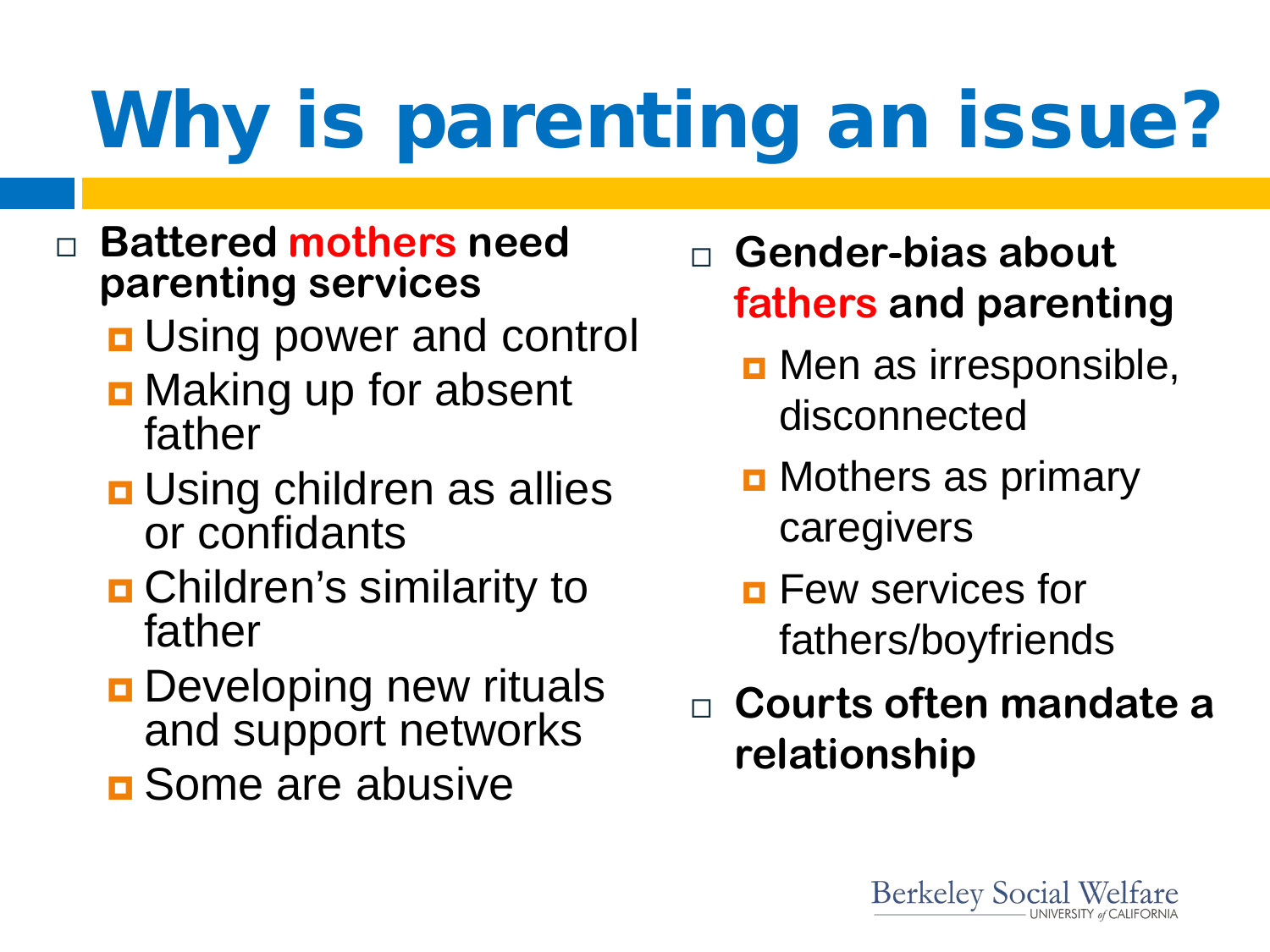#### Parenting impacts



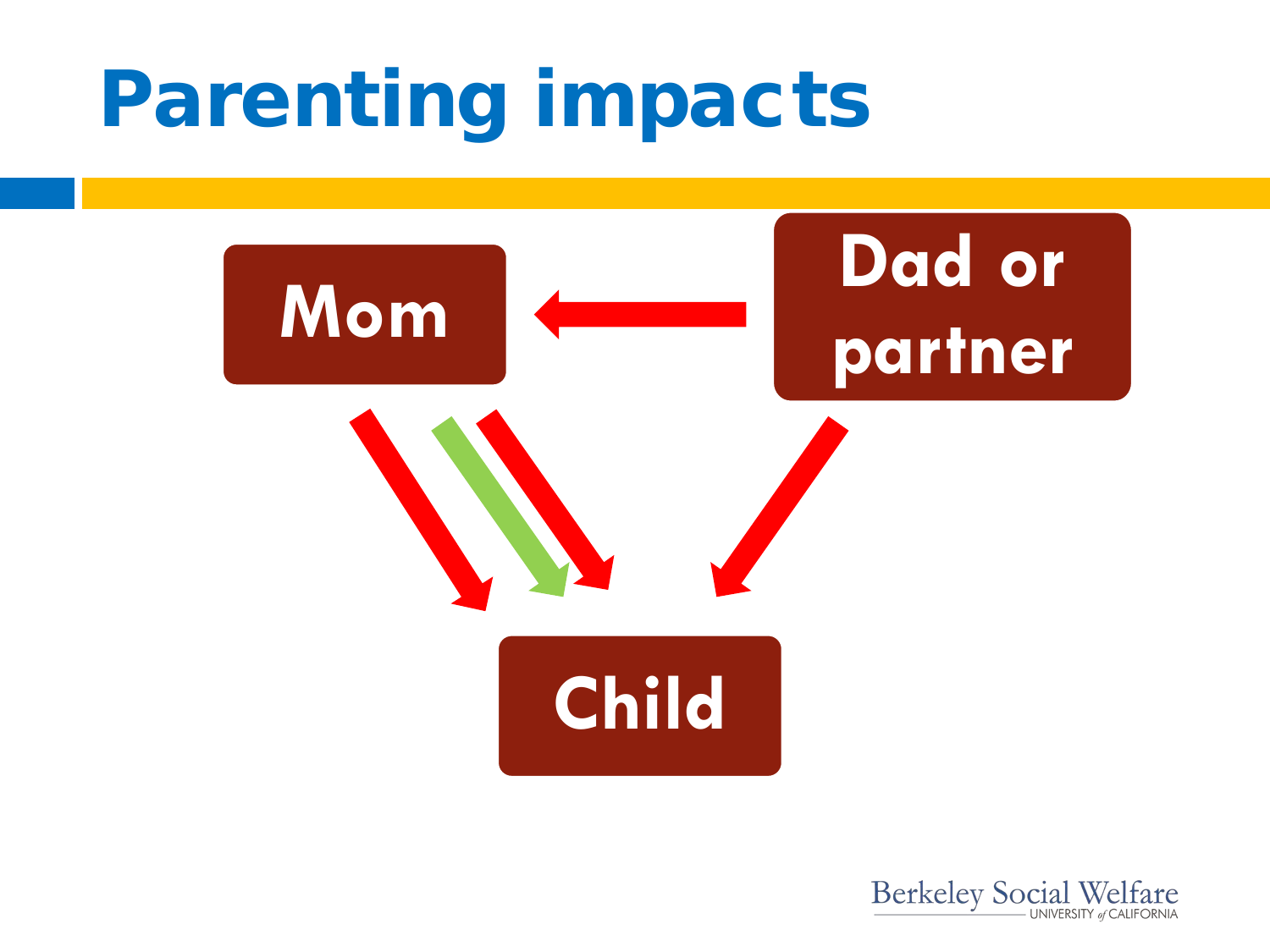### Missing evidence

- **246 divorce cases with DV police incident or court order** 
	- 117 (47.6%) no evidence in case
	- 71 (28.9%) only unsubstantiated allegations in case despite evidence
	- 58 (23.6%) had substantiated evidence in case record

*(Kernic et al., 2005)*

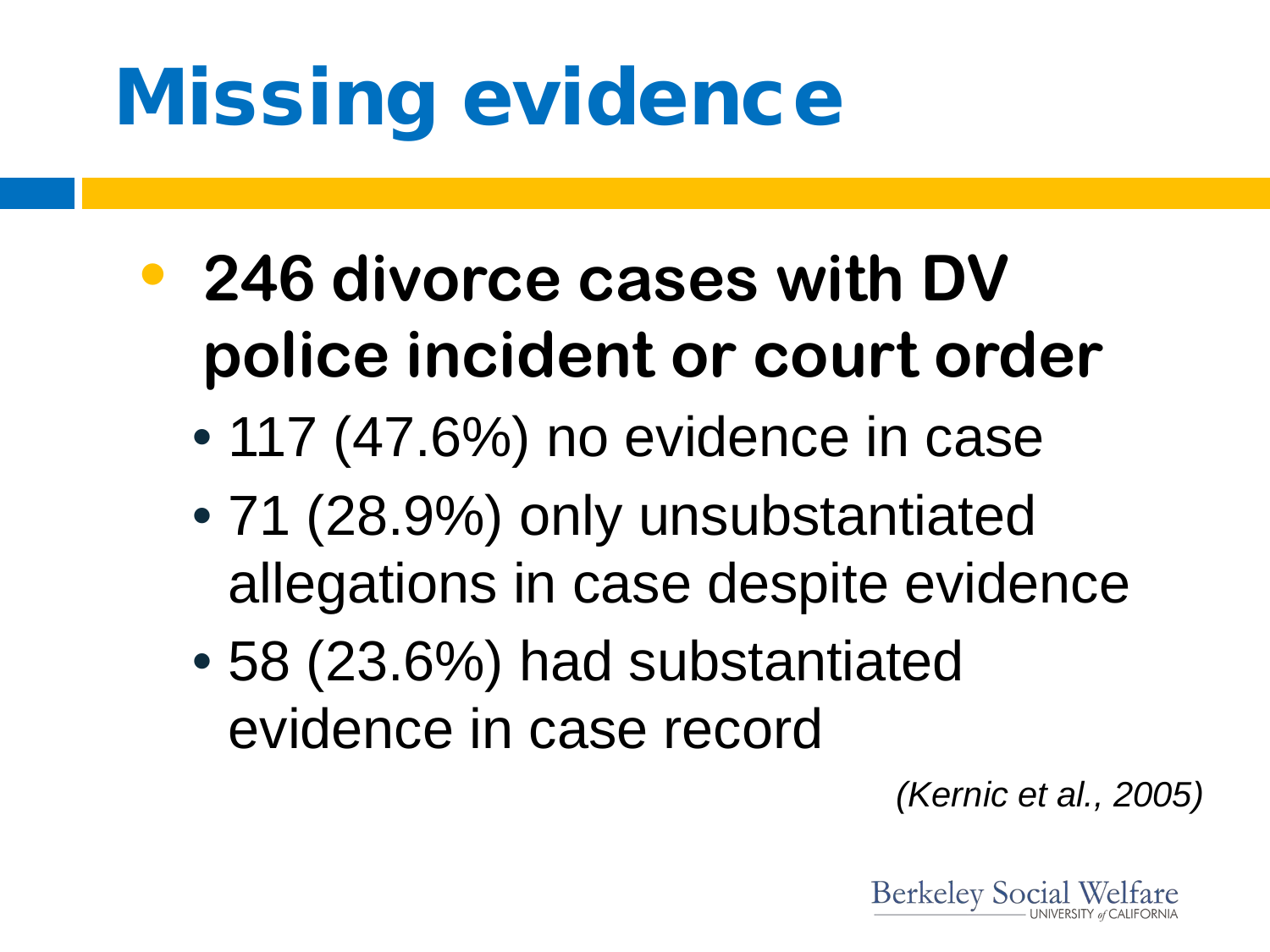### Fathers are given access

#### • **Father access restricted:**

- 71.2% in DV cases
- 17.5% no DV
- **Judges assigned supervised visitation in:**
	- 25.6% of substantiated domestic violence
	- 4.6% no evidence or allegation of domestic violence *(Kernic et al; 2005)*

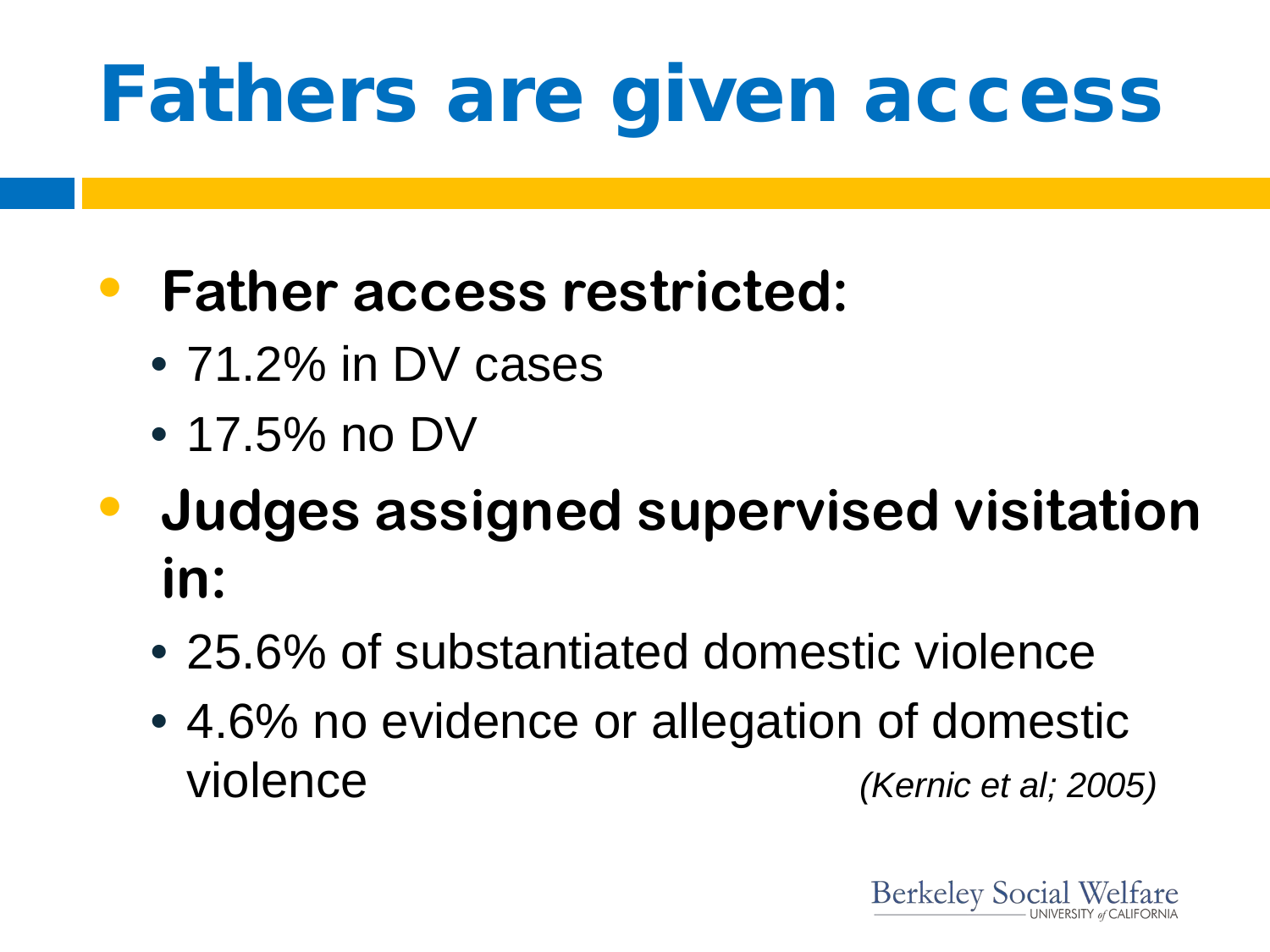### Evaluations of parenting

#### • **Judges, custody evaluators and others:**

- underestimate the danger of men to their children
- undervalue the safety strategies used by mothers

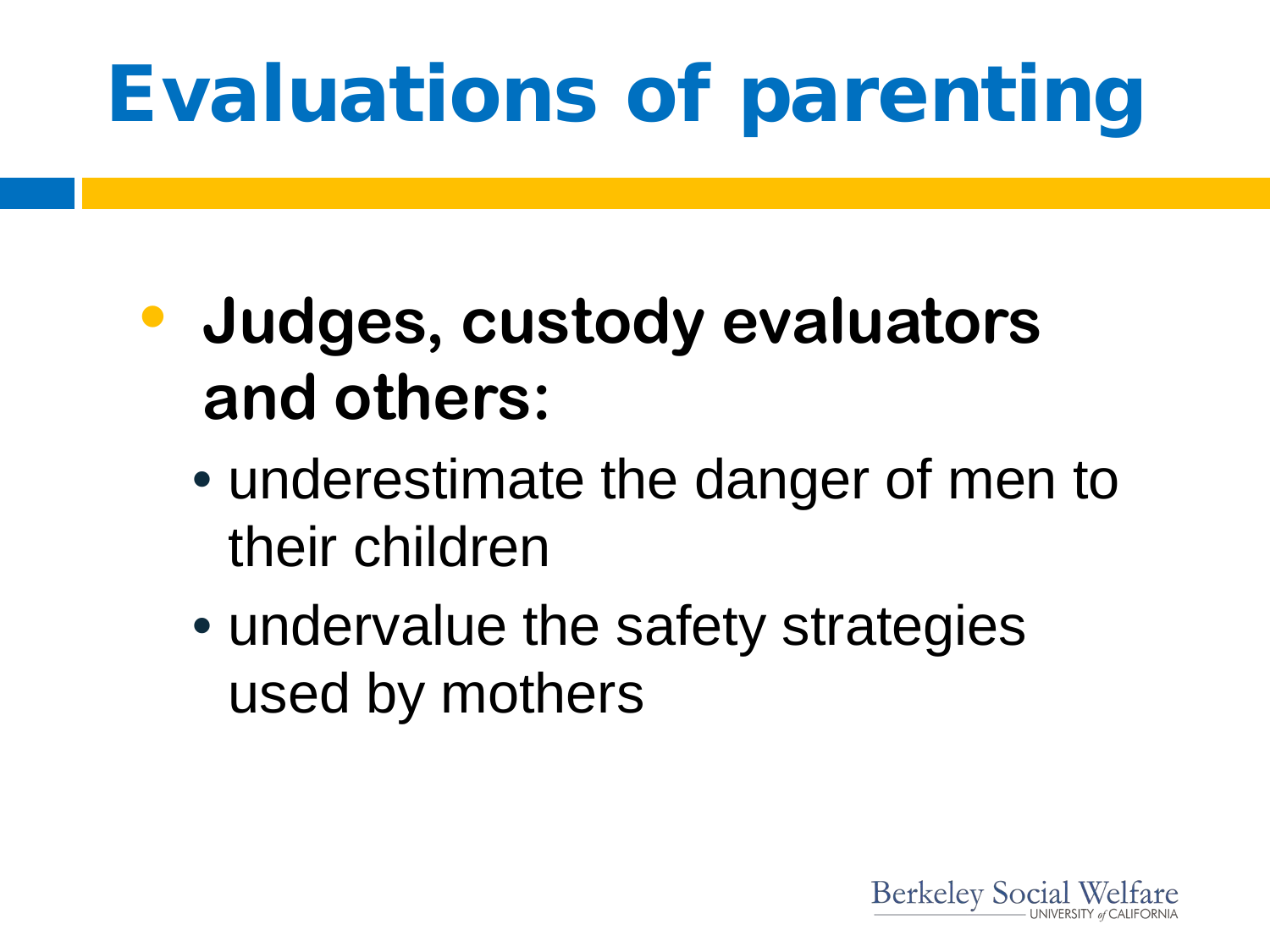# **SUPPORTING ABUSED MOTHERS**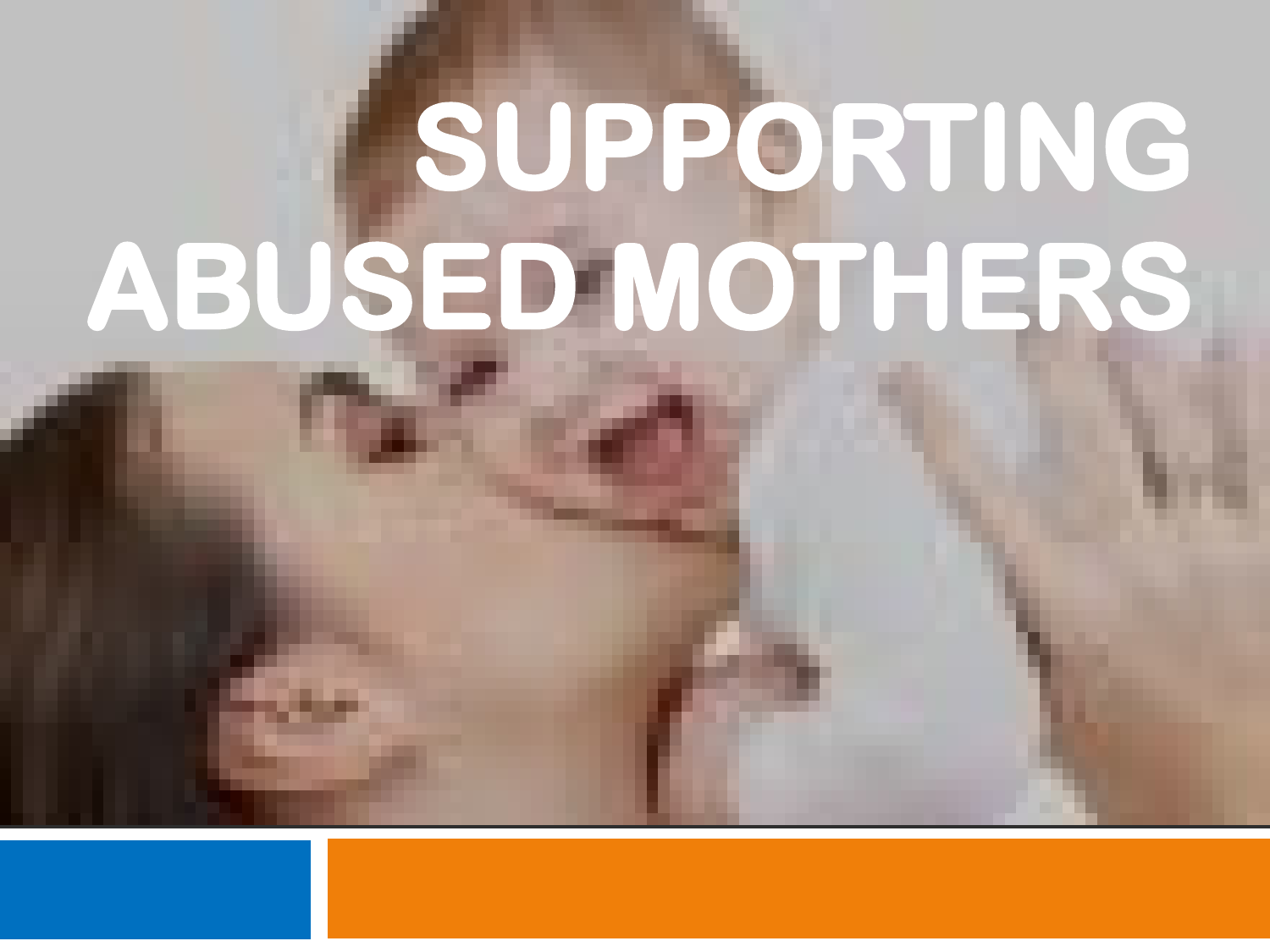#### Abused mothers

- **More stressed than other mothers**
- **Maternal stress and child problems:**
	- Some find relationship linkage to problems (Levandosky, Graham-Bermann)
	- Other don't find one (McClosky et al.)
- **Mothering behavior:**
	- No different in some studies
	- Current but not past victims show poorer parenting (Kelleher et al.)
- **Perpetrators are seen as interfering in ability to parent**

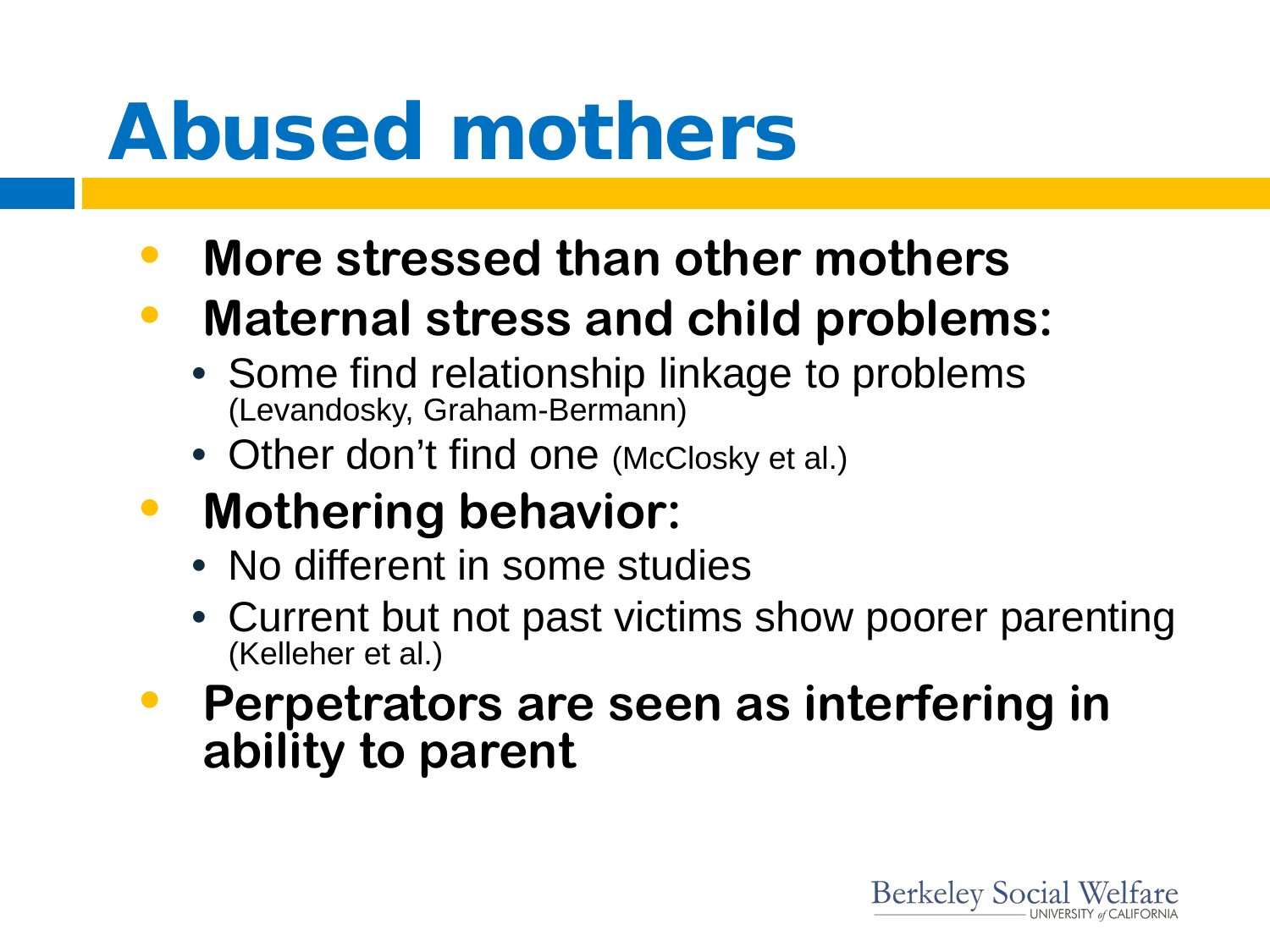#### Programs for abused mothers

- **Most often concurrent with children's programs**
- **Assistance in rebuilding their parenting**
- **Few evaluations**

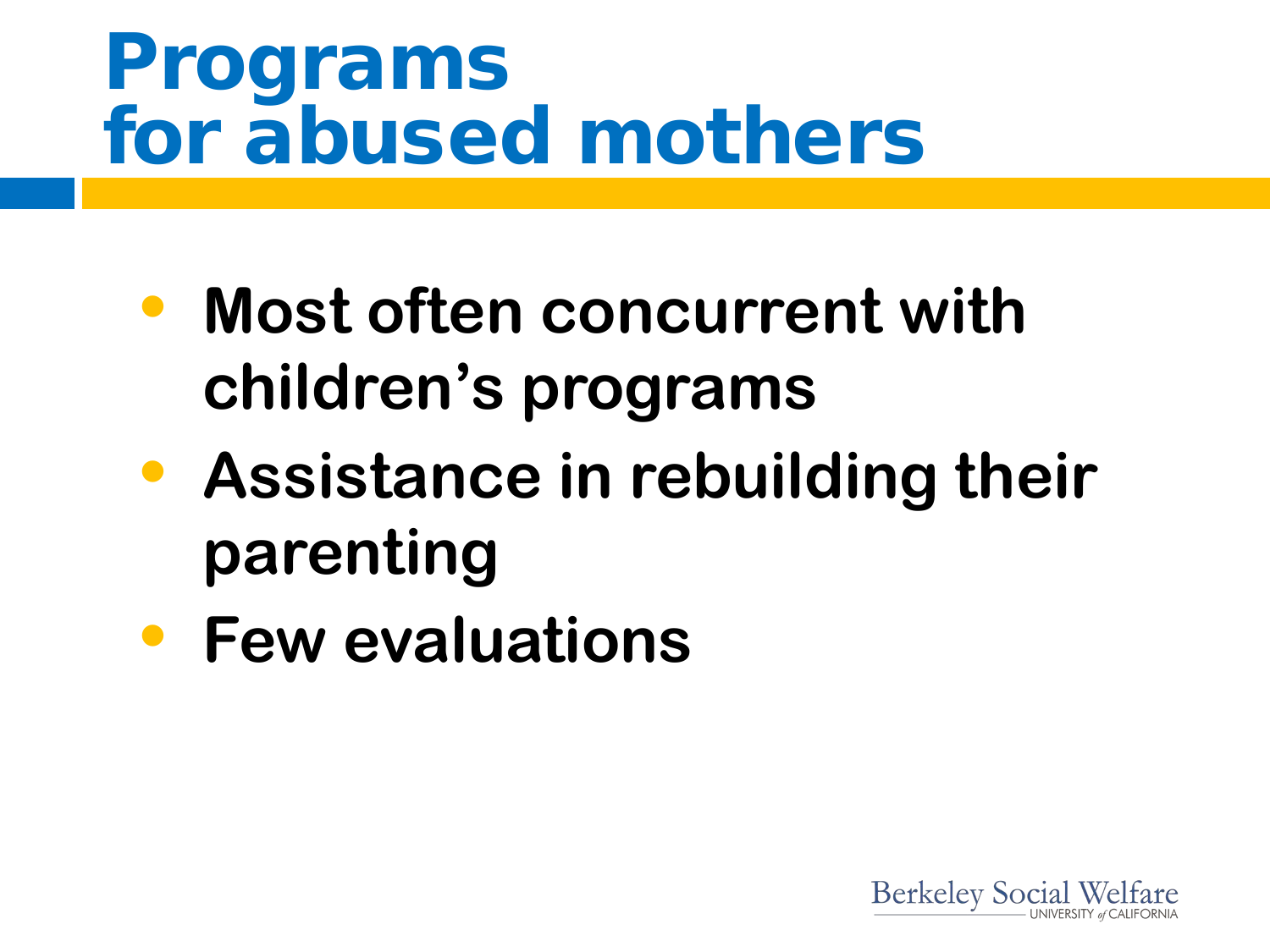### Abusive mothers

- **Some are more likely to be abusive**
	- Walker showed that move to safety lowered mother's abusive behaviors
- **Some will continue to abuse their children**

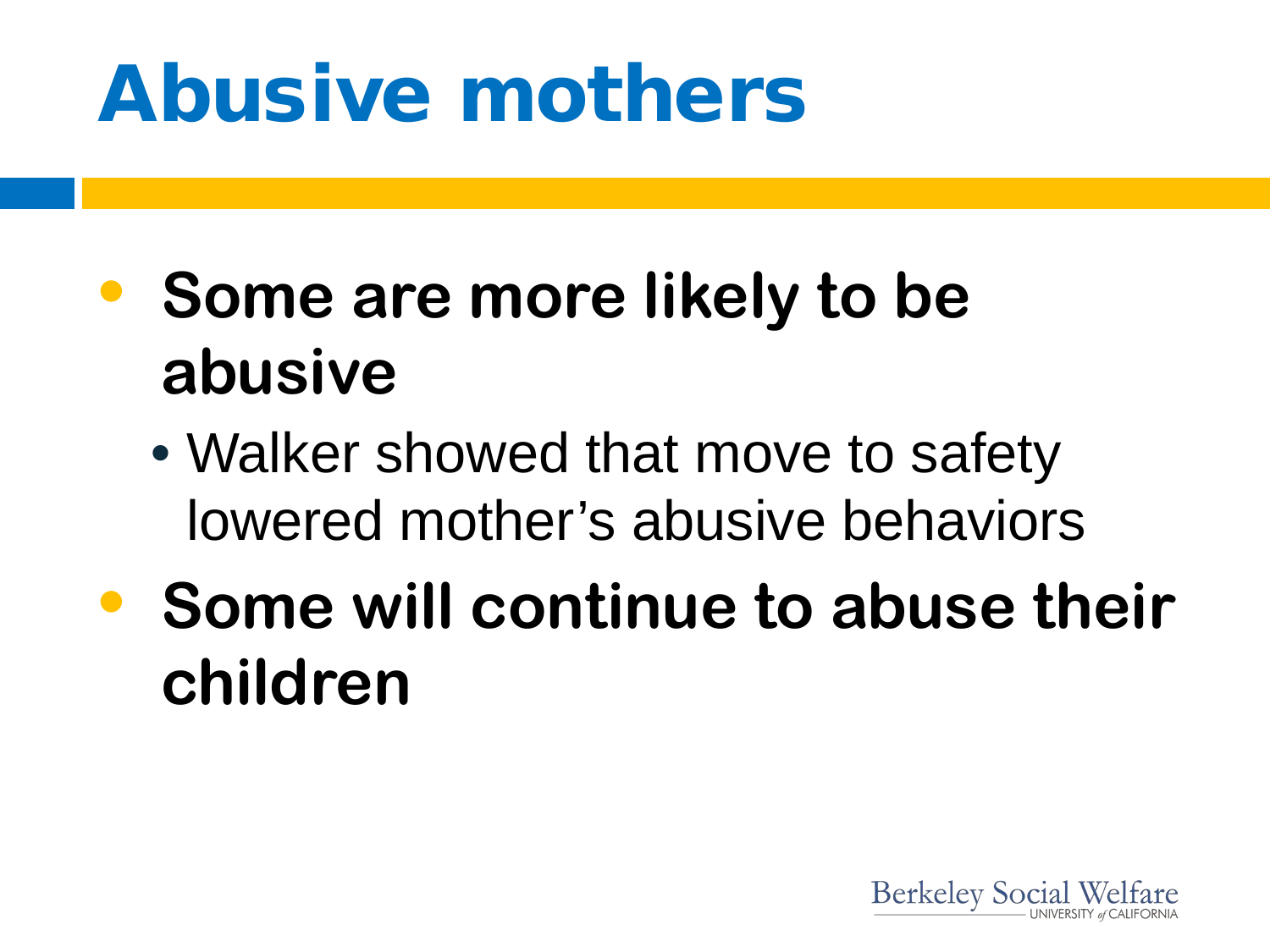## **WHEN DO WE ENGAGE MEN WHO BATTER IN PARENTING?**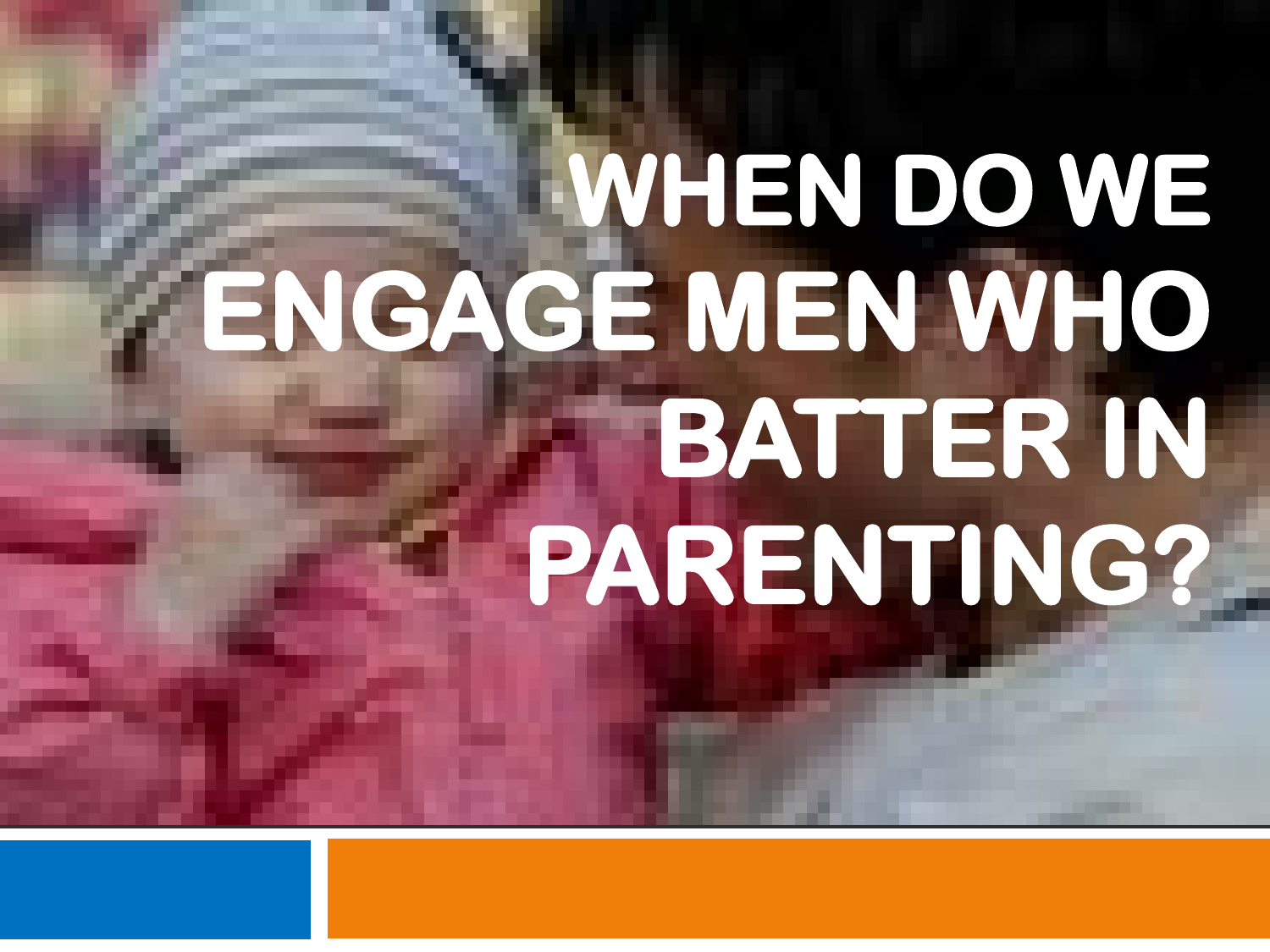#### **Books**

#### The Batterer as Parent (2nd

ed). *By Lundy Bancroft and Jay G. Silverman (2012). Thousand Oaks, CA: Sage Publications.*

Parenting by men who batter women: New directions in assessment and intervention. *Edited by Jeffrey L. Edleson & Oliver J. Williams (2007). NY: Oxford University Press.*



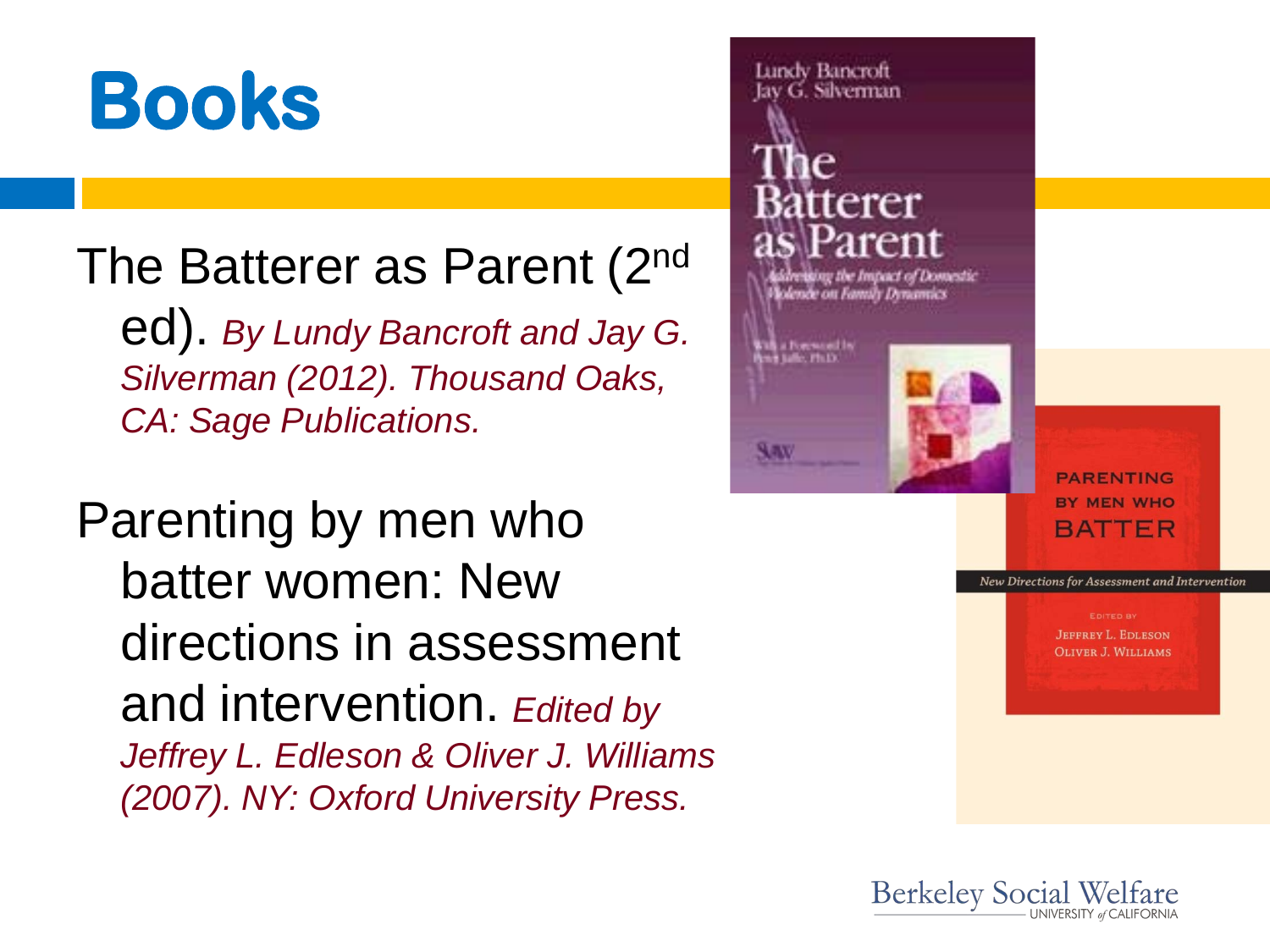## **SOMETHING MY FATHER WOULD DO**

**Futures Without Violence San Francisco, CA, USA**

**formerly Family Violence Prevention Fund**

**futureswithoutviolence.org**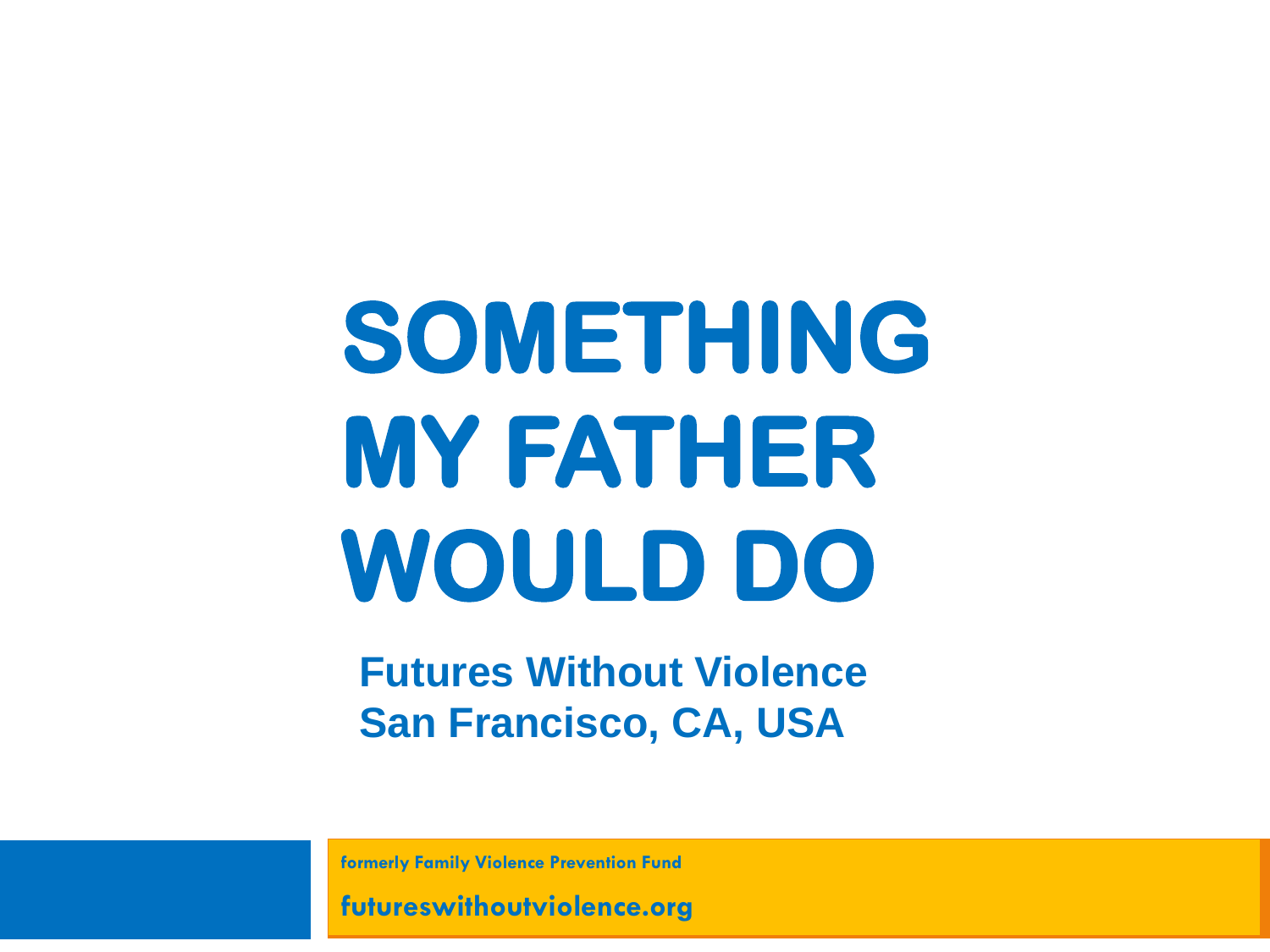

- **What changes did these men talk about in their lives around fathering?**
- **Did you believe them?**
	- $\cdot$  If so, why?
	- If not, why not?

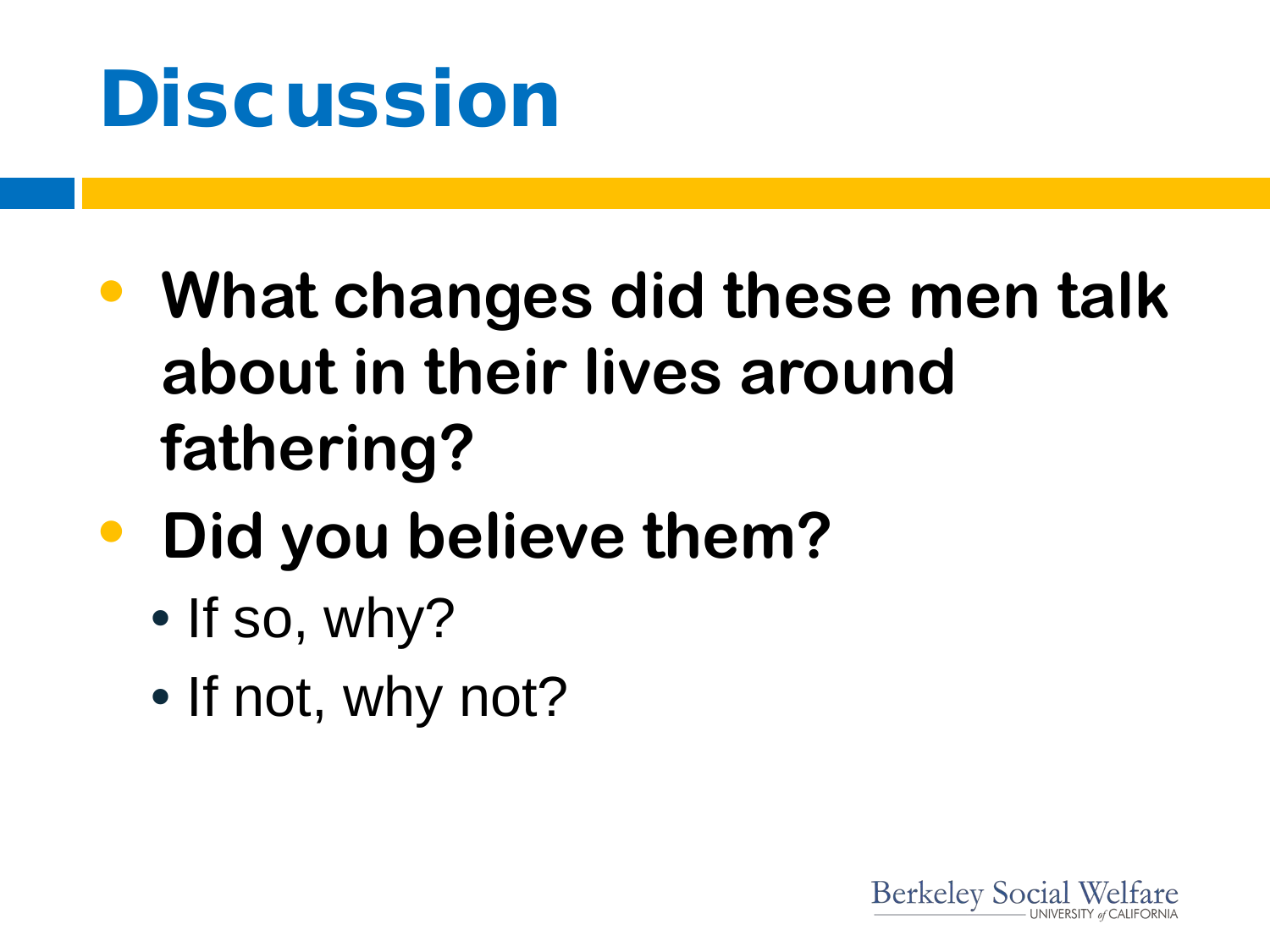### How do MwB parent?

#### • **Research shows:**

- Behavior negatively affects children
- Continue threats and violence after separation
- Limited evidence they are more controlling and abusive as parents
- Perpetrators often involve children in violent events

**(see Bancroft & Silverman, 2012, for summary)**

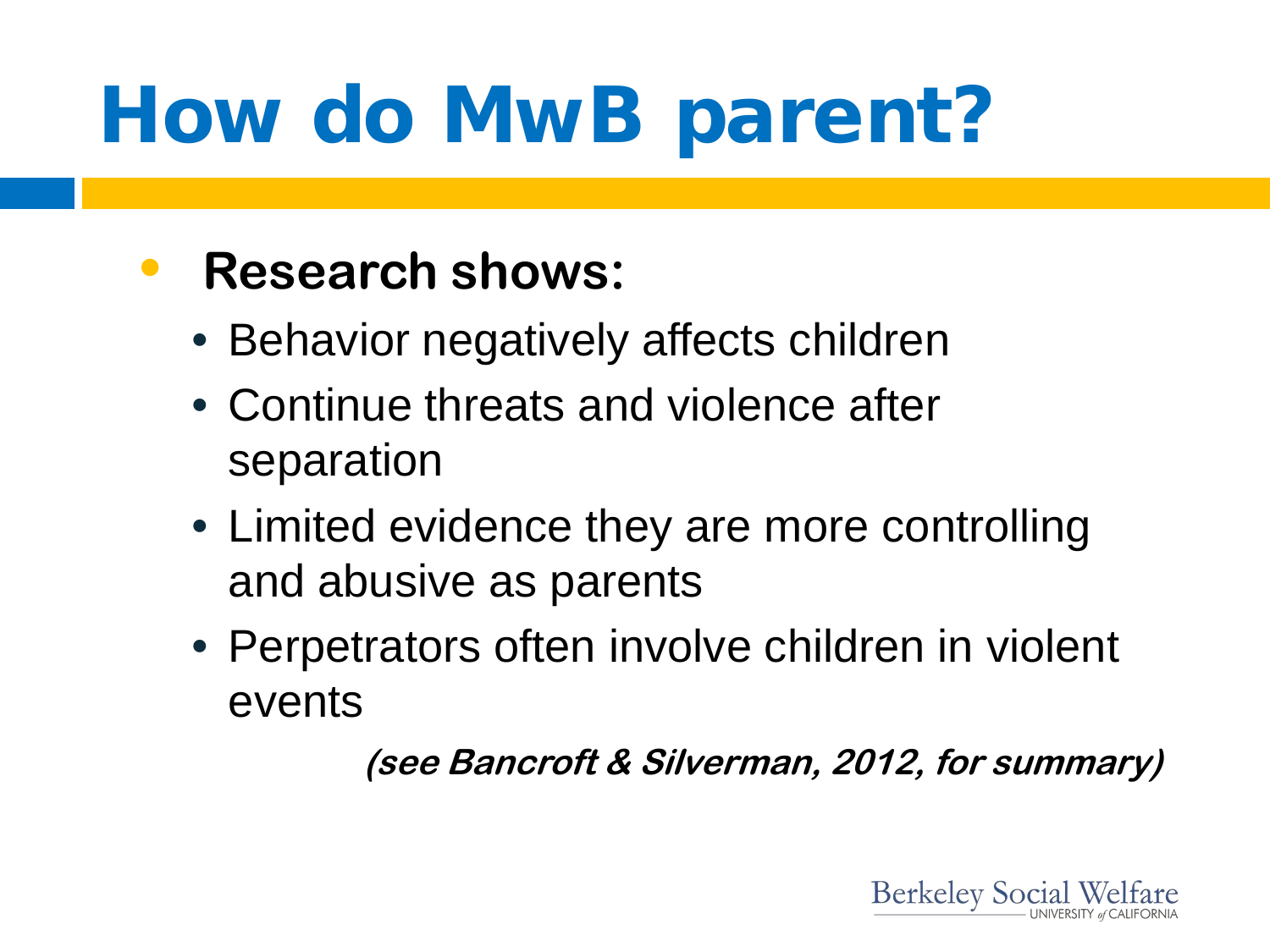#### Voices of Mothers

#### • **Safety**

 $\triangleright$  Initiating contacts and visitations

- Parameters of Contact
	- Accountability
	- Structure
	- **Enforceability**

**≻ Terminating contacts and visitations** 

• **Impact of Time**

*Tubbs & Williams (2007)*

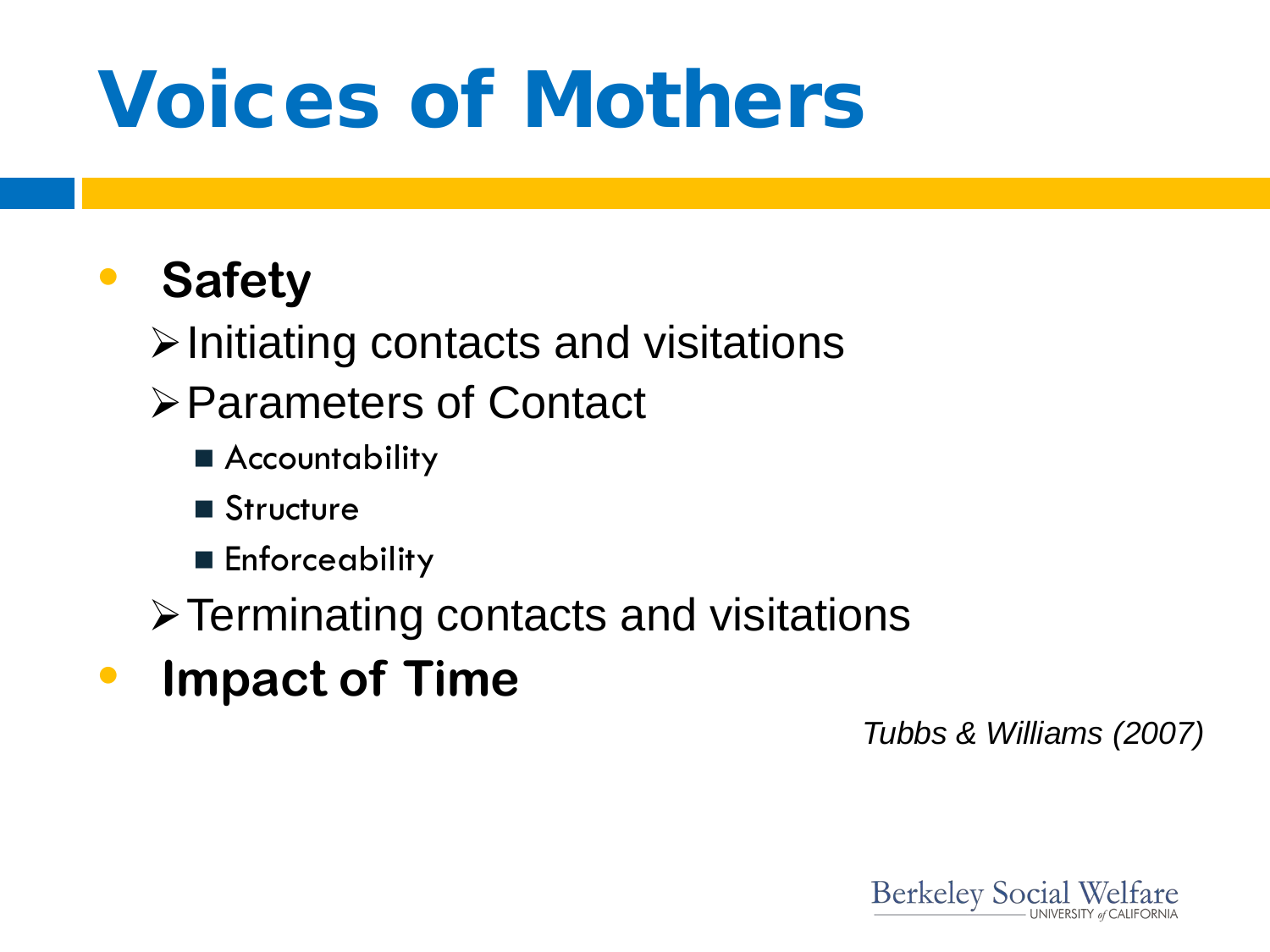### Children and fathers

- Children are confused and ambivalent about their feelings toward their fathers
- Some children express relief that their father is out of the house
- Some children express sadness/longing that their father is gone
- Some children ally themselves with their father and see him as a victim, especially if they have seen him arrested.
- Children idealize their fathers, especially if they have little contact with them.

**(Groves, et al,2007)**

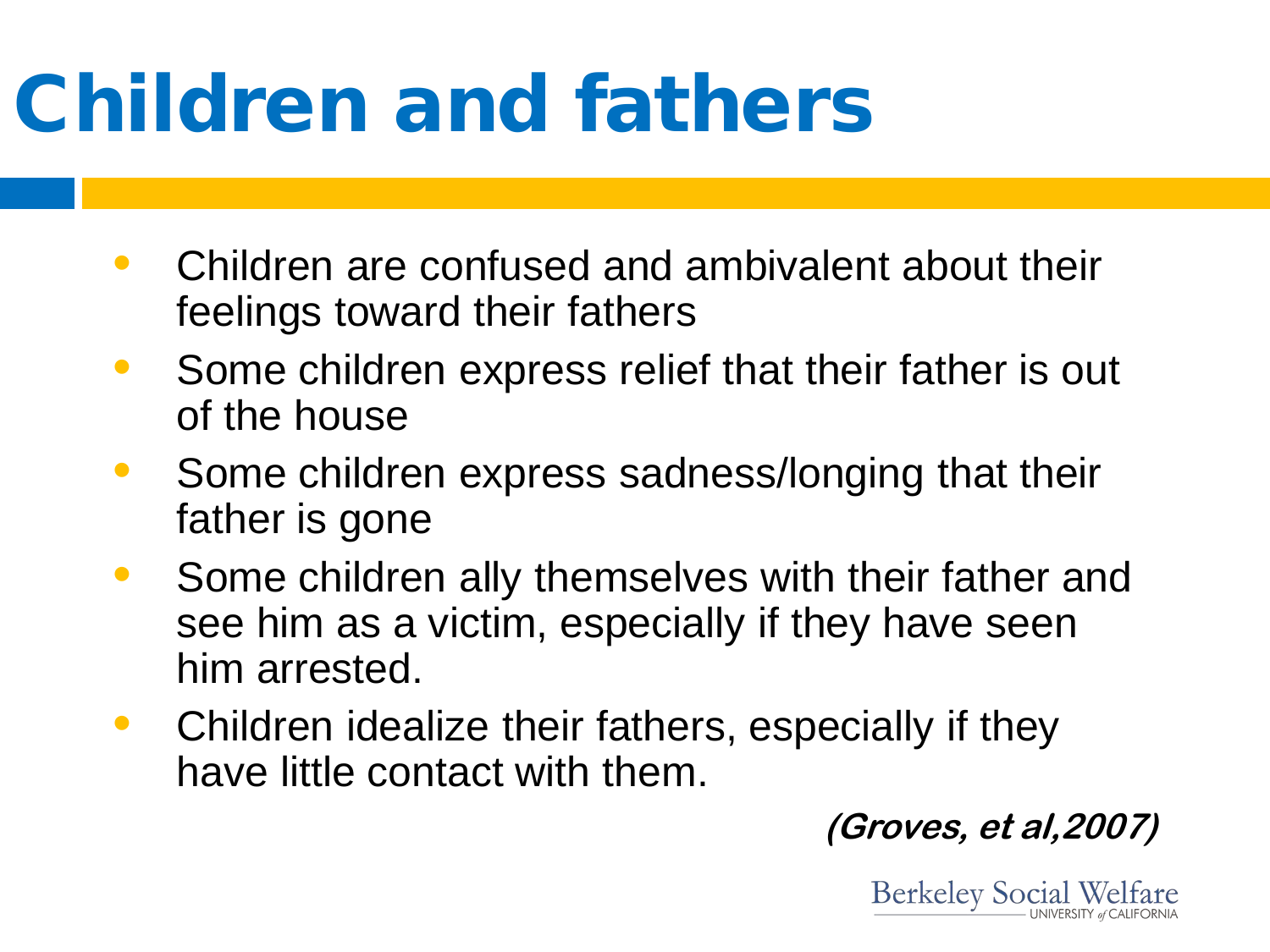### Qs on father intervention

- What is the most appropriate forum in which to encourage such contact?
- Will court officers substitute fathering programs for batterer intervention programs and, if so, what are the consequences in terms of safety?
- What are the goals of our work with these violent men who are fathers?

**(Edleson & Williams, 2007)**

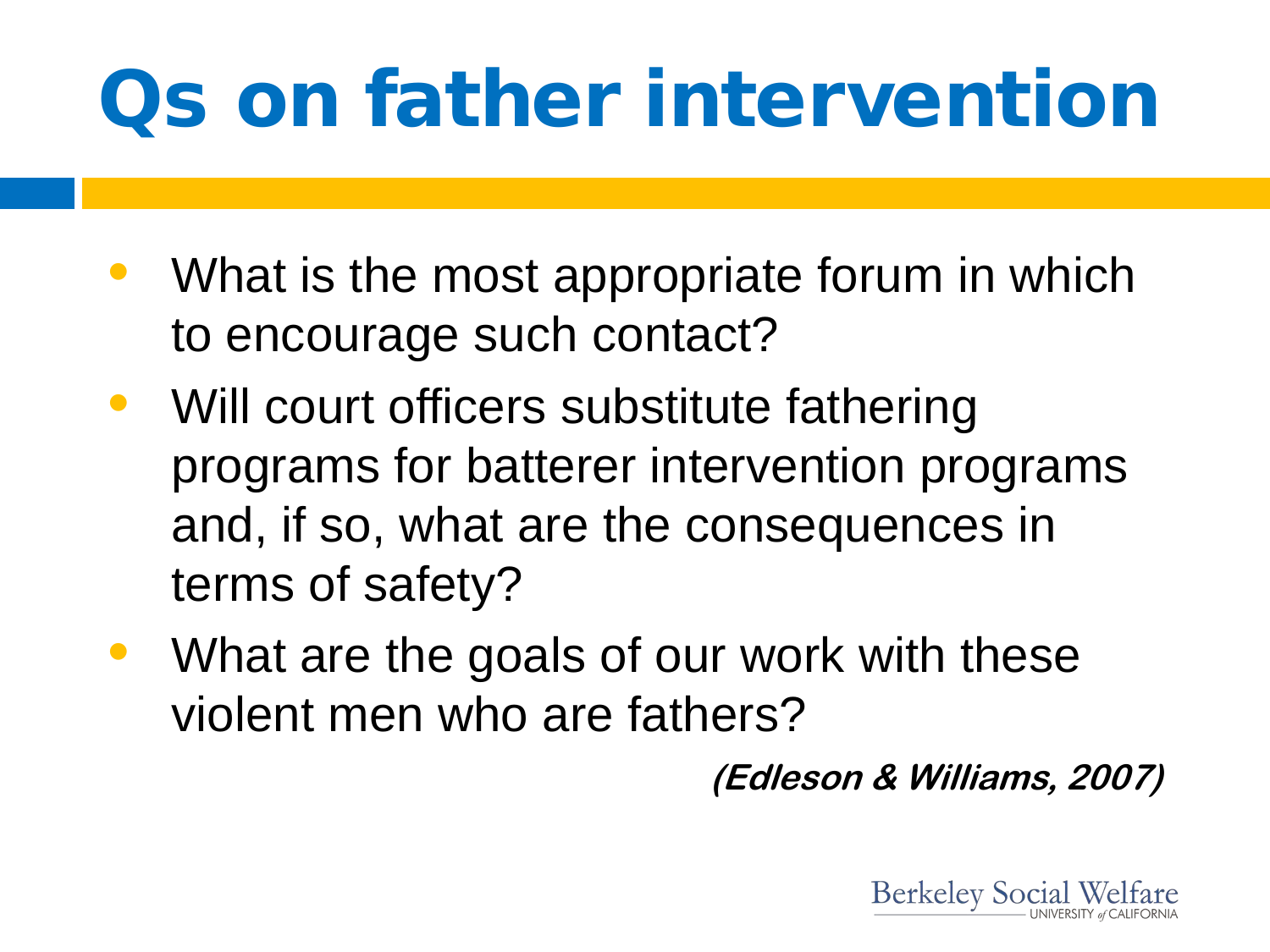### Using the courts

- **Court ("Paper abuse", Miller & Smolter, 2011)**
	- Multiple filings
	- Requests for Documentation
	- Change of Providers
- **CPS**
	- Allegations of negligence and/or abuse
- **Visitation Provider (Parker et al., 2008)**
	- Allegations of contempt or non-compliance
	- Proof of cancellations
	- Scheduling challenges

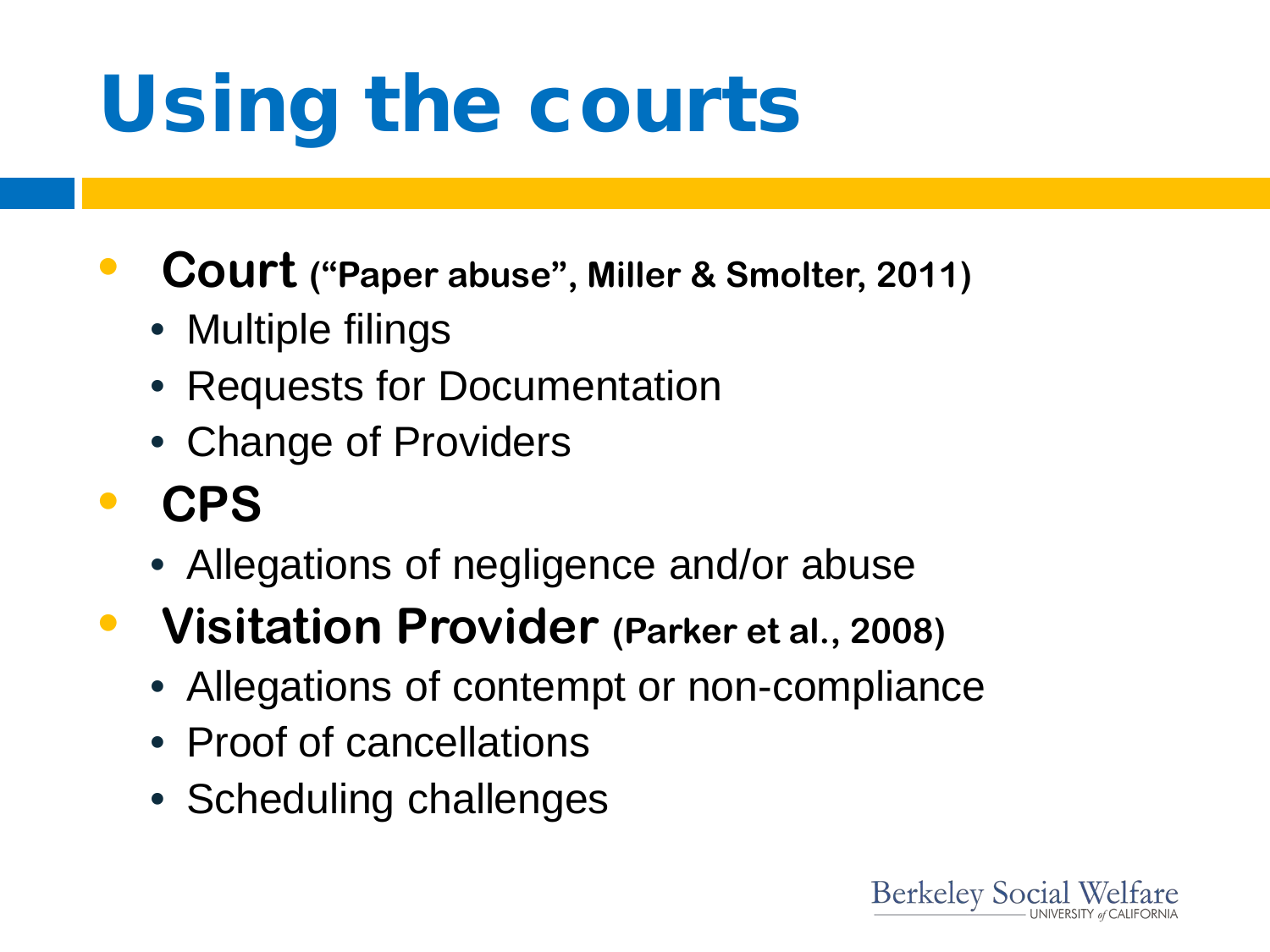### Court decision options

#### • **Contact choices**

- No contact
- Supervised visitation (professional vs. kinship)
- Supervised exchange (professional vs. kinship)
- Exchanges in public places
- Unsupervised visitation
- Liberal and regular visitation
- Shared custody/parenting
- **Not automatic! Behavior based, not time based.**
- **Not rushed to least restrictive**
- **Regular judicial reviews in any option**

**Jaffe & Crooks (2007)**

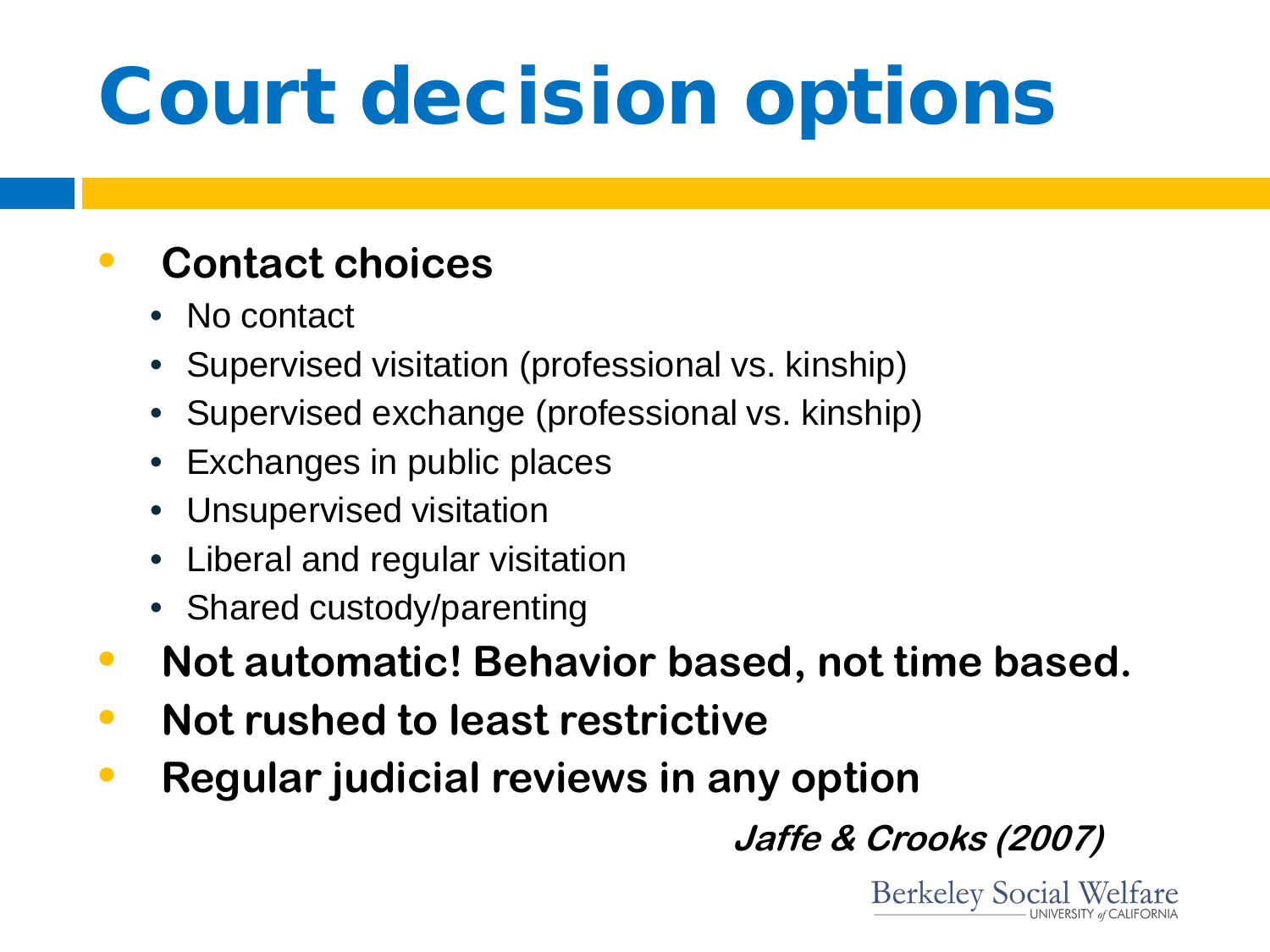#### Visitation - access

- Some are too dangerous to receive visitation
- Use of professional supervised visitation centers
- Visitation centers require special precautions and training for domestic violence cases
- "Therapeutic visitation"
- *Safe Havens,* US federal initiative

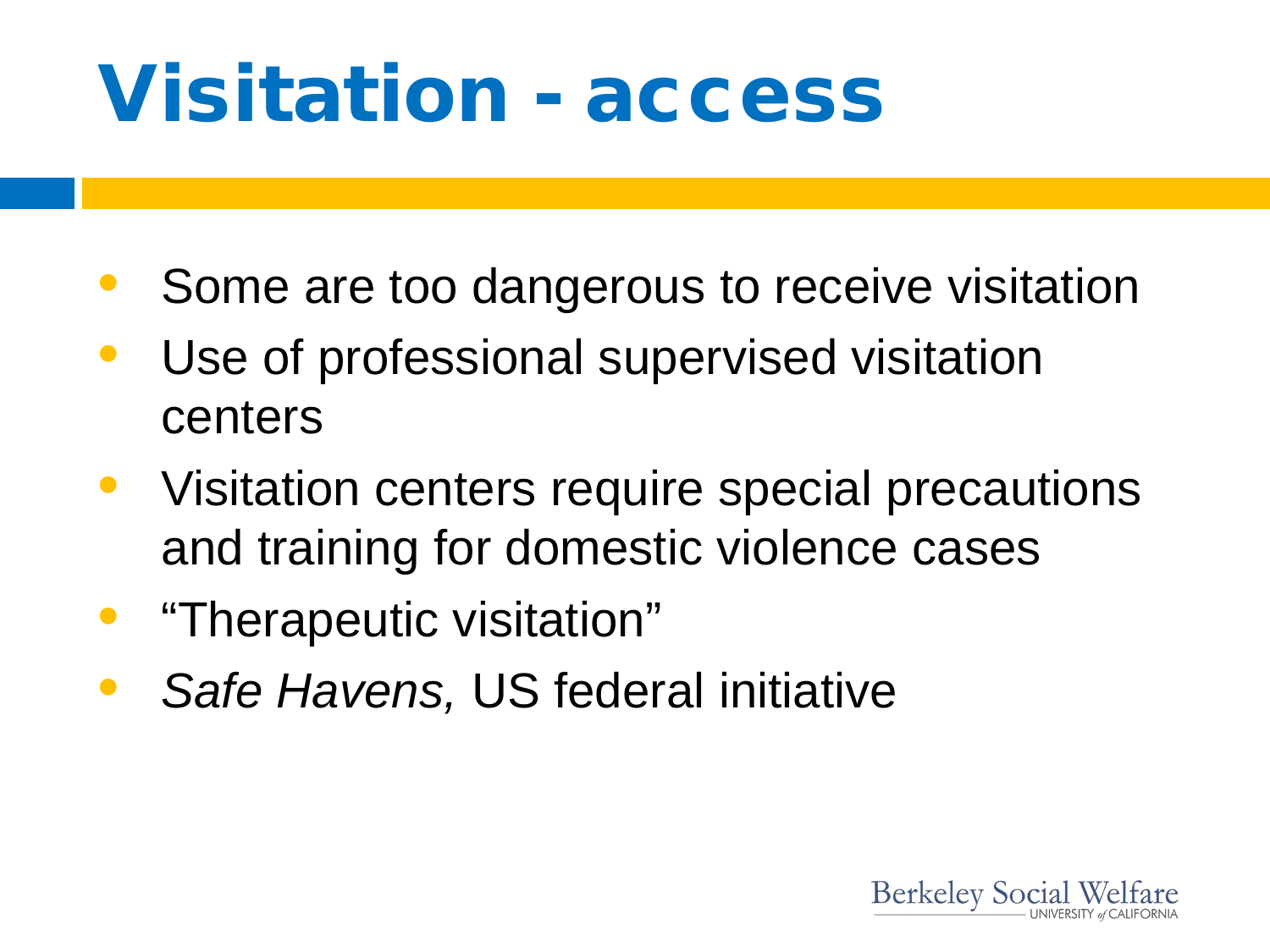### Danger Zone: Supervised visitation issues

- Battered mother's views of supervised visitation centers
- Continued abuse during visitation
- Evolution of rules
- Importance of trained monitors
- Need for coordinated community responses that include visitation centers

**Parker et al. (2008)**

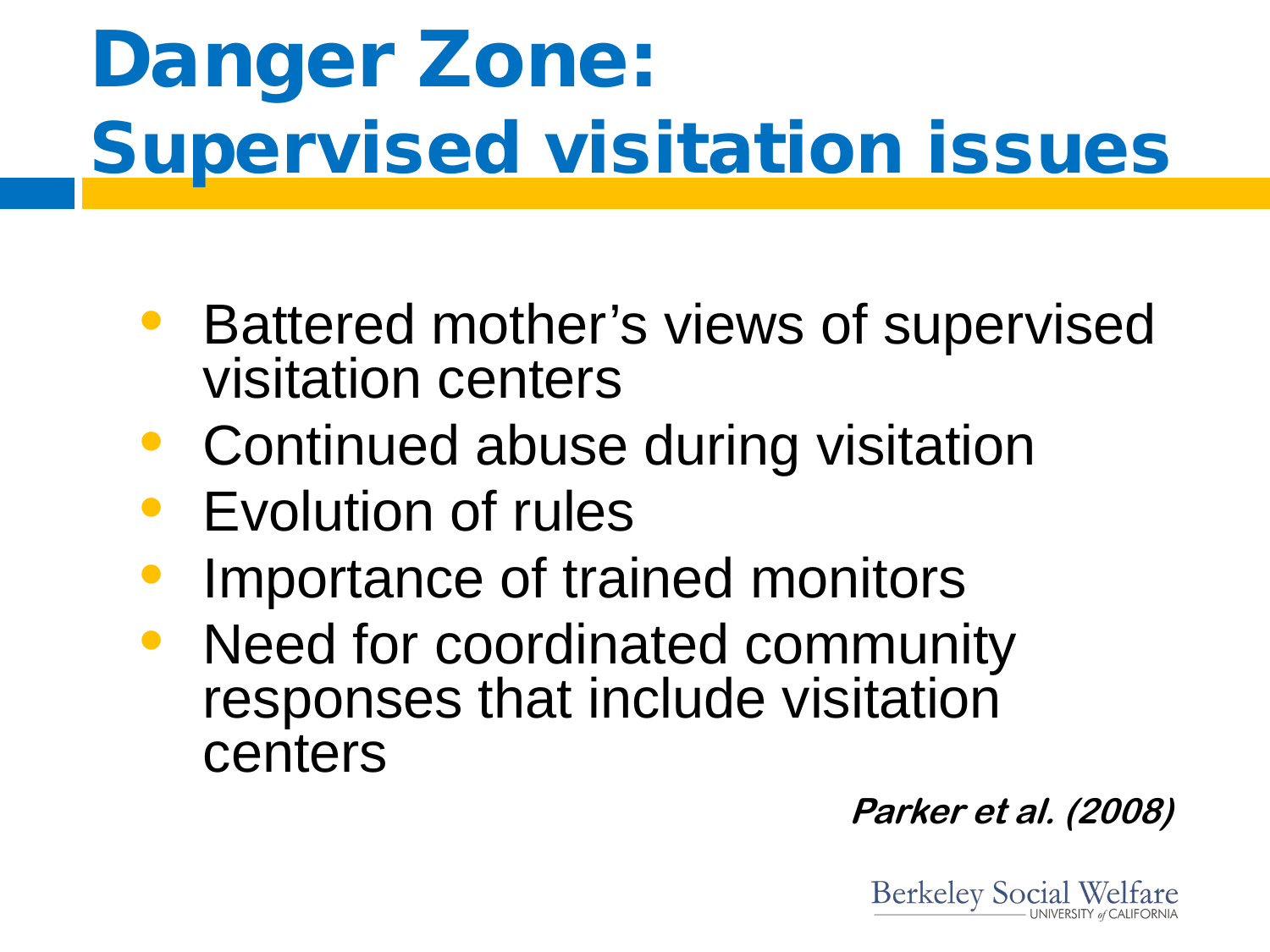### Services decision options

- **Sometimes it is clinically useful to the child to involve fathers, must ask:**
	- Is the father complying with court orders and mandated treatment?
	- What do family members want?
	- What is the level of violence and safety?
	- How involved are other systems?
	- What protections/risks in cultural environments?
	- What is the worker's assessment?

*Groves et al. (2007)*

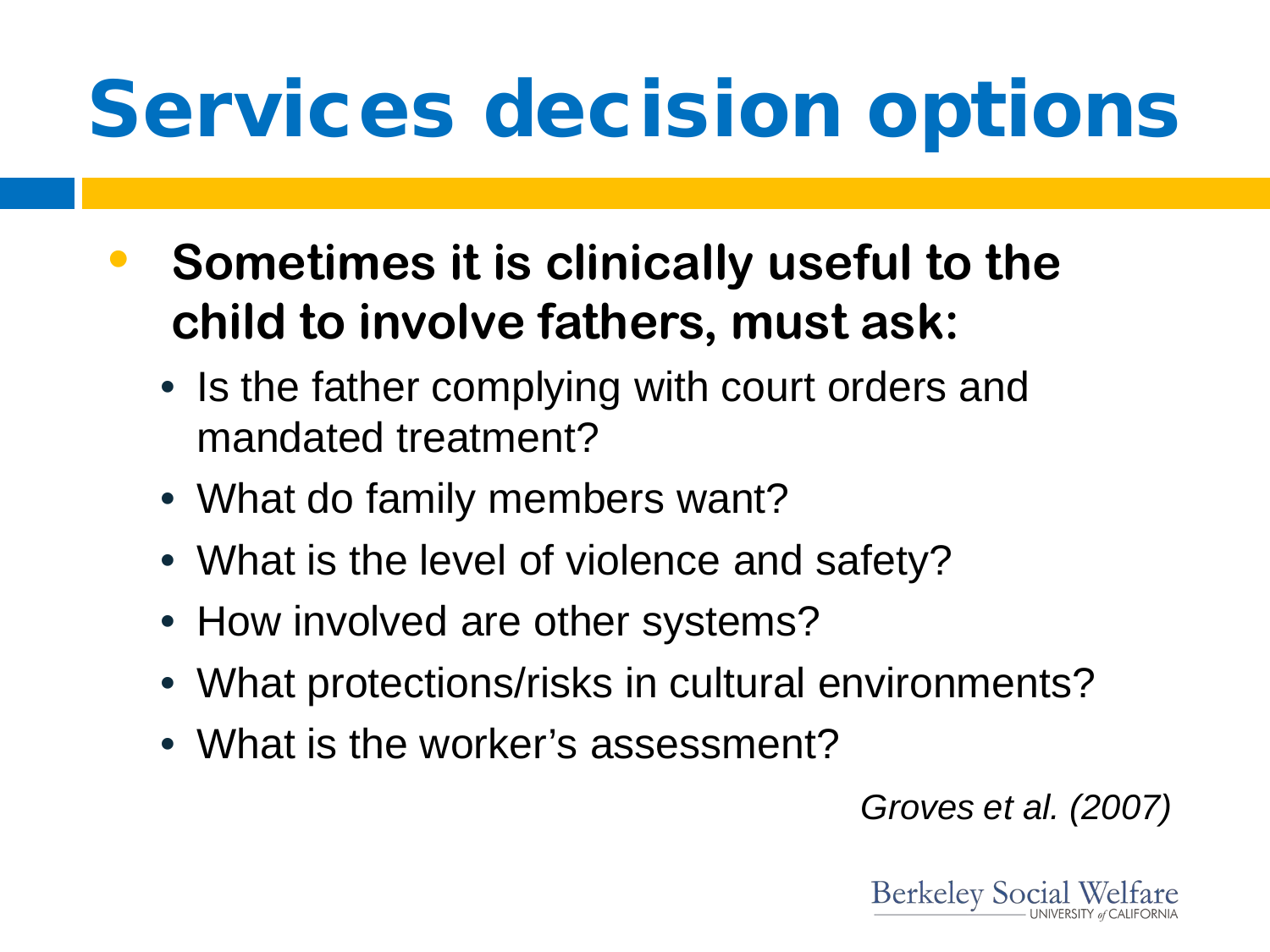#### Online resources

**Parenting in the Context of Domestic Violence by Edleson et al. Judicial Council of California's Center for Families, Children and the Courts http://www.courtinfo.ca.gov/programs/cfcc**

**Three-part online learning module by Scott & Root at:**

**http://www.globalvp.umn.edu**

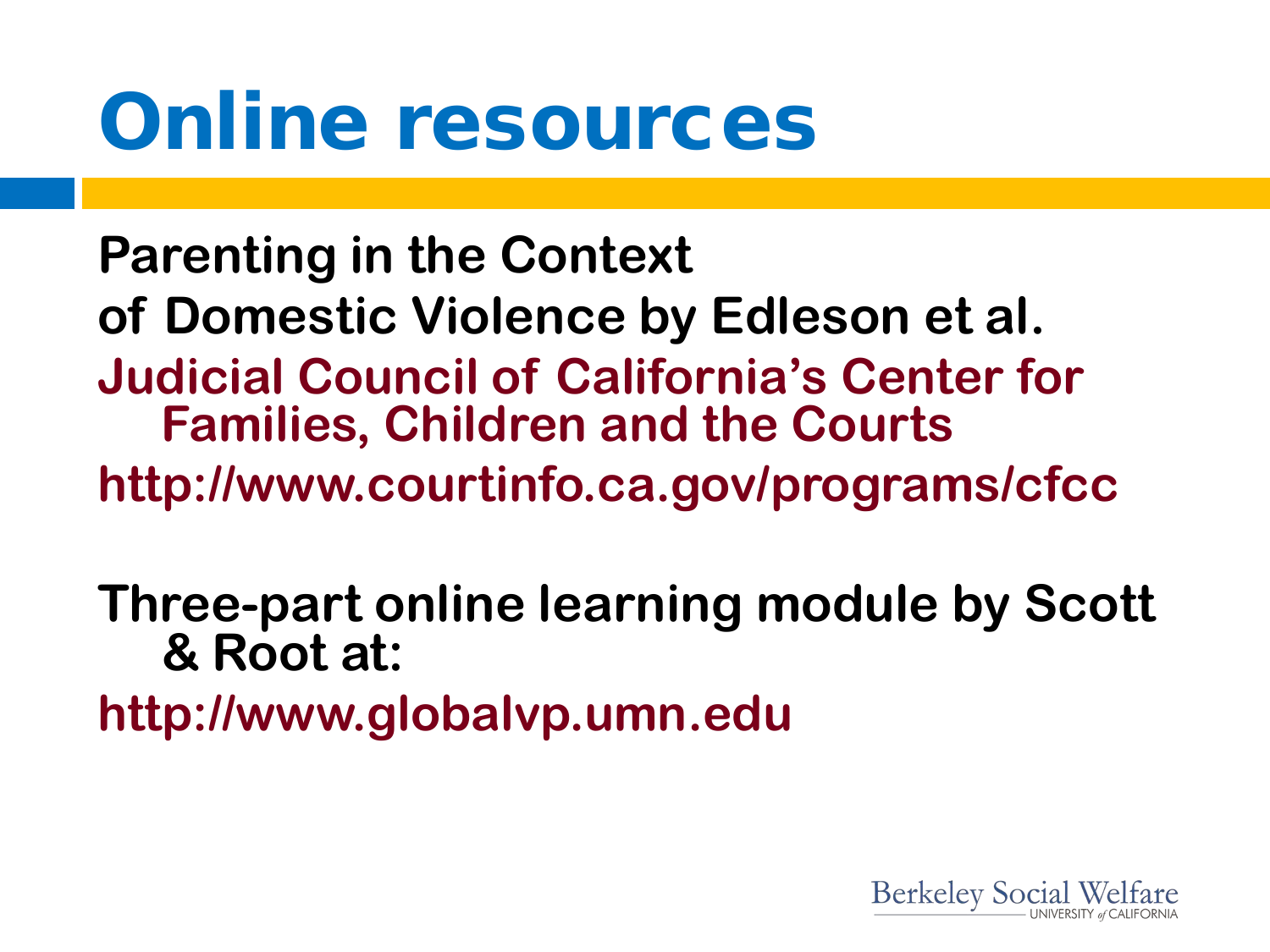# **HOW DO WE ENGAGE MEN WHO BATTER AS FATHERS?**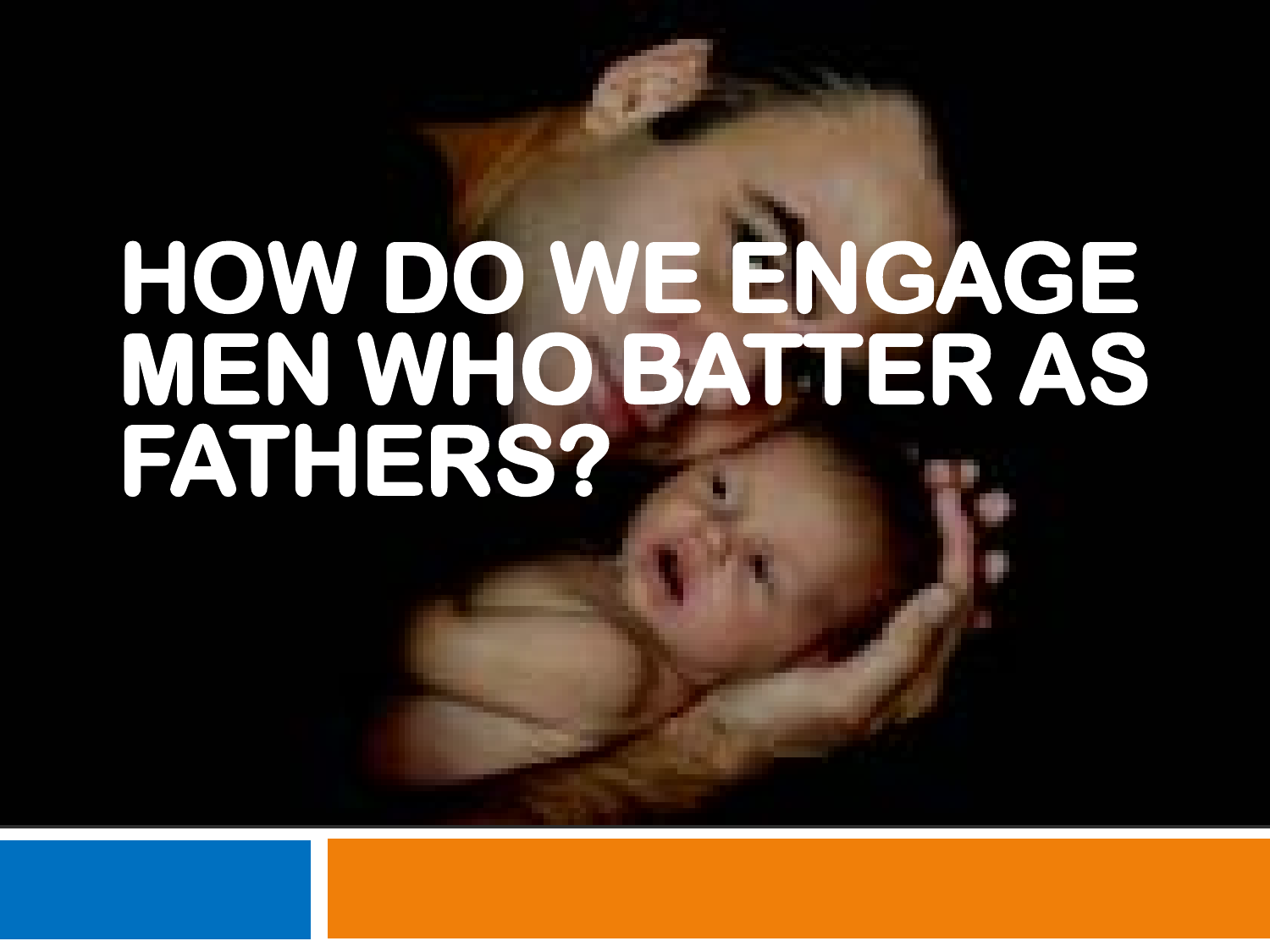#### Father content in Men's Programs

- Mothers want more programming about fathering in programs
- Programs ought to pay more systematic attention to the issue of fatherhood
- More tools need to be developed
- Men need to understand the effects of violence on their children and how to reverse them
- Fathers need training to be nonviolent parents

**Davis & Arean (2007), Peled (2000)**

**Berkeley Social Welfare**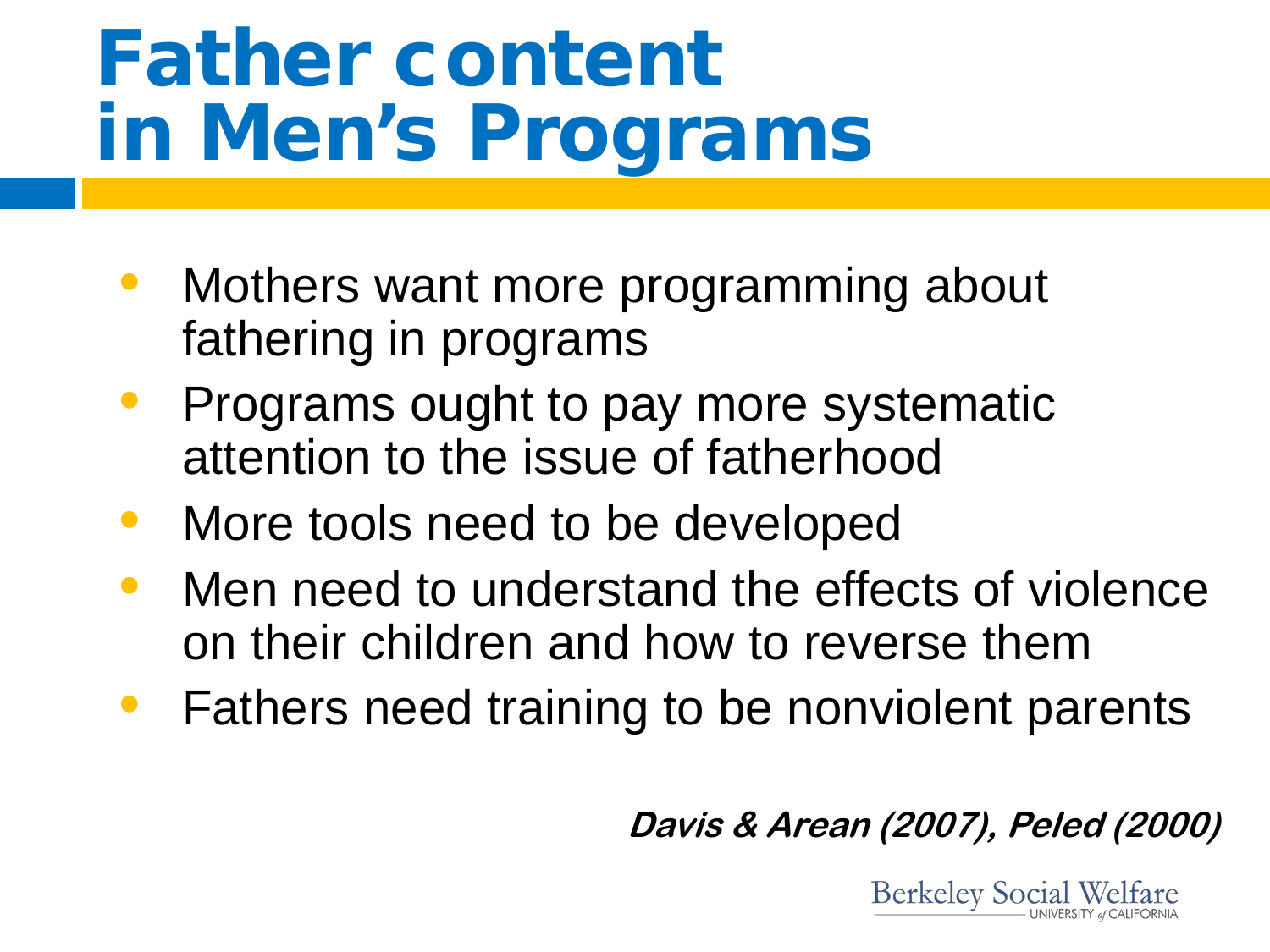#### Intervention: Father program content

#### • **Specialized content**

- Direct and indirect impact on children
- Enhance empathy with children and mother
- Men's continued use of abuse
- Parenting without violence
- Co- or parallel parenting
- Father's future role in child's life

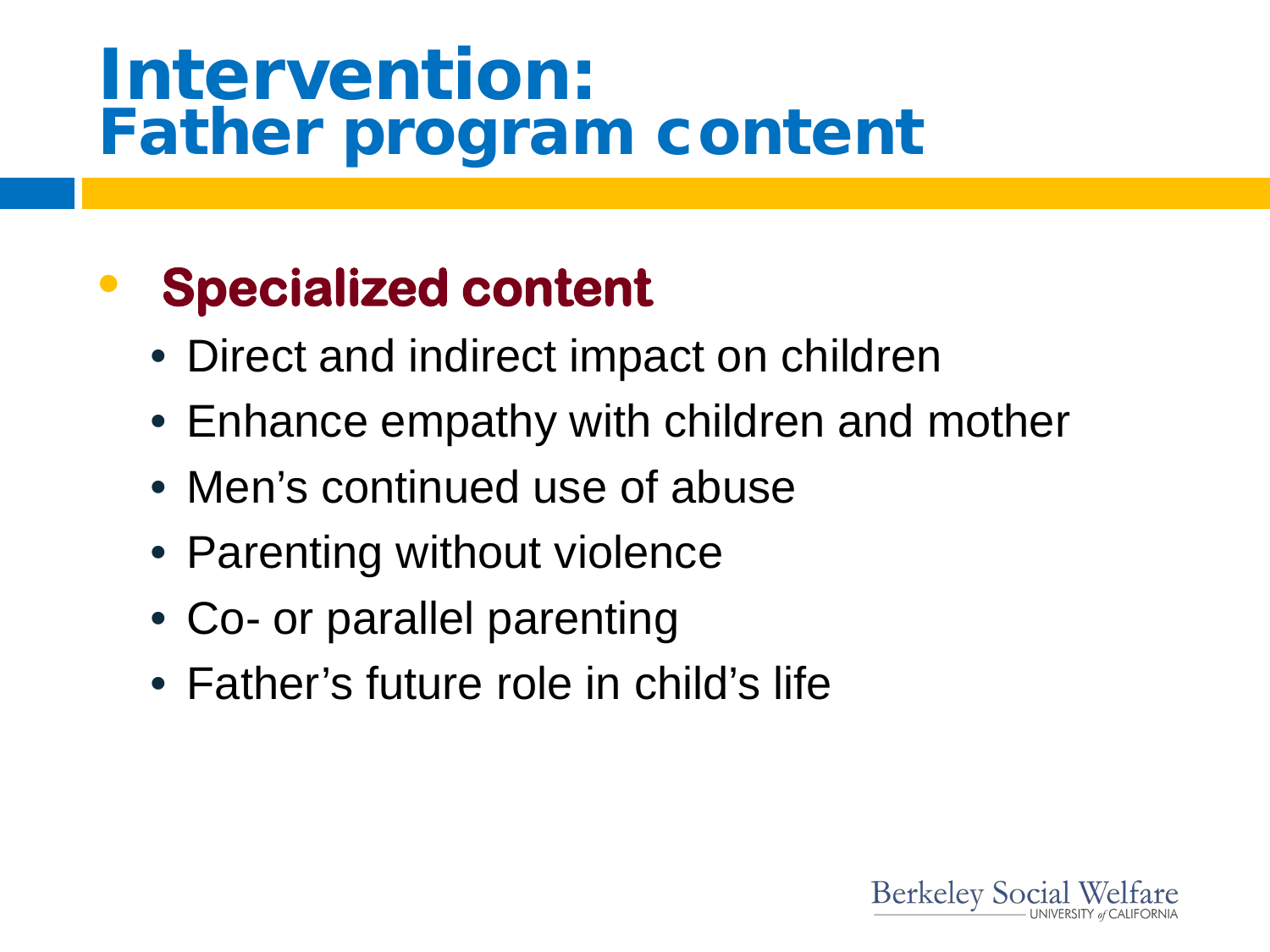### Father programs

#### • **Modules as part of men's programs**

- Evolve's 6-session module
- Non-Violence Alliance 4-session module
- Center for Human Development's Program for Empowered Parenting 4-session module

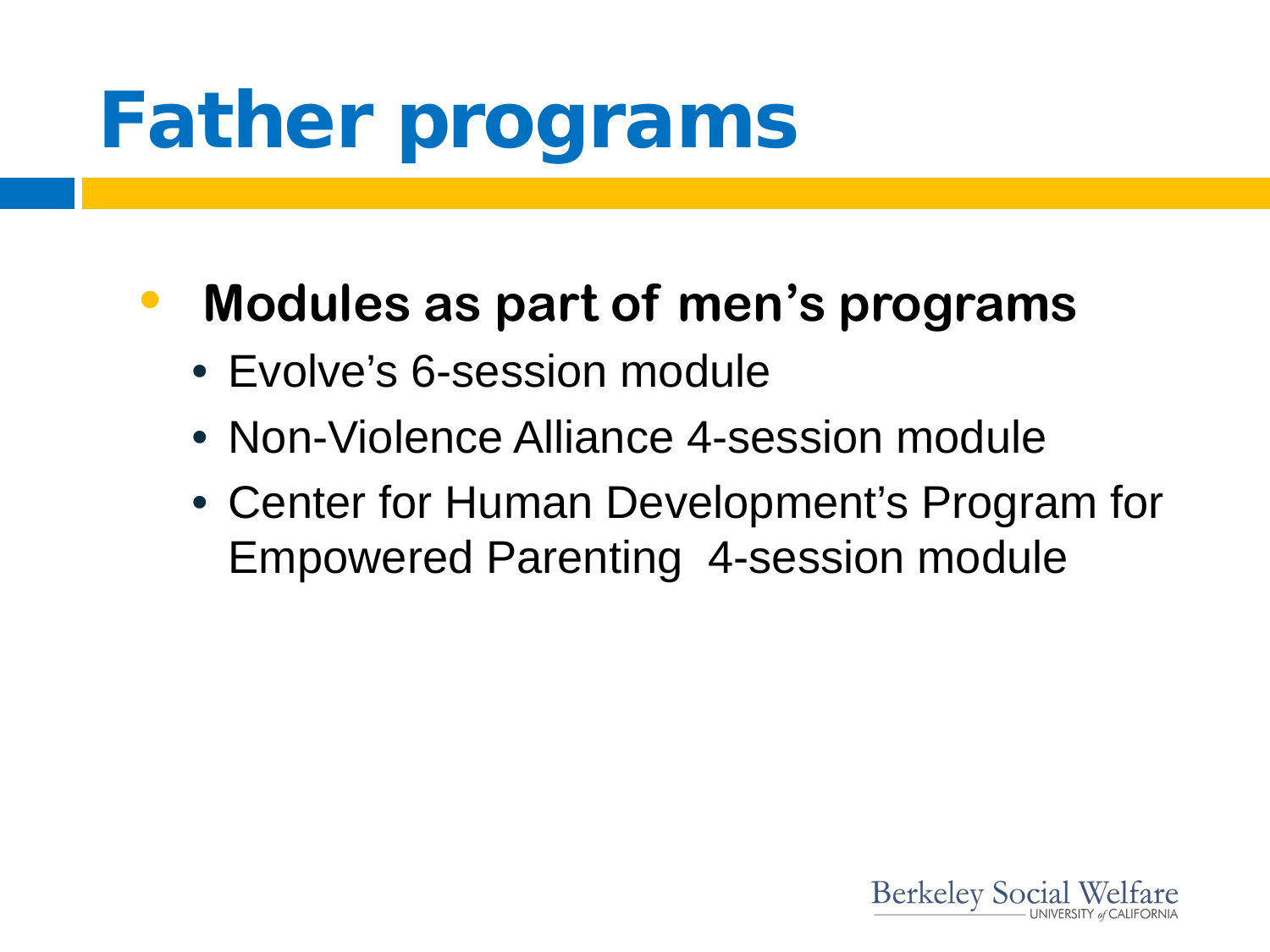## Father Programs (2)

#### • **After-care parenting groups**

- Caring Dad's Program (Scott, Crooks et al.; http://www.caringdadsprogram.com)
- Addressing Fatherhood with MwB (Advocates for Family Peace, MN; stopdomesticabuse.org)
- Wilder's 12-week skills group (Mathews, 1995)
- Crager & Anderson 12-session (communication, online on MINCAVA)
- Fantastic Fathers (Schwartz, online on MINCAVA)

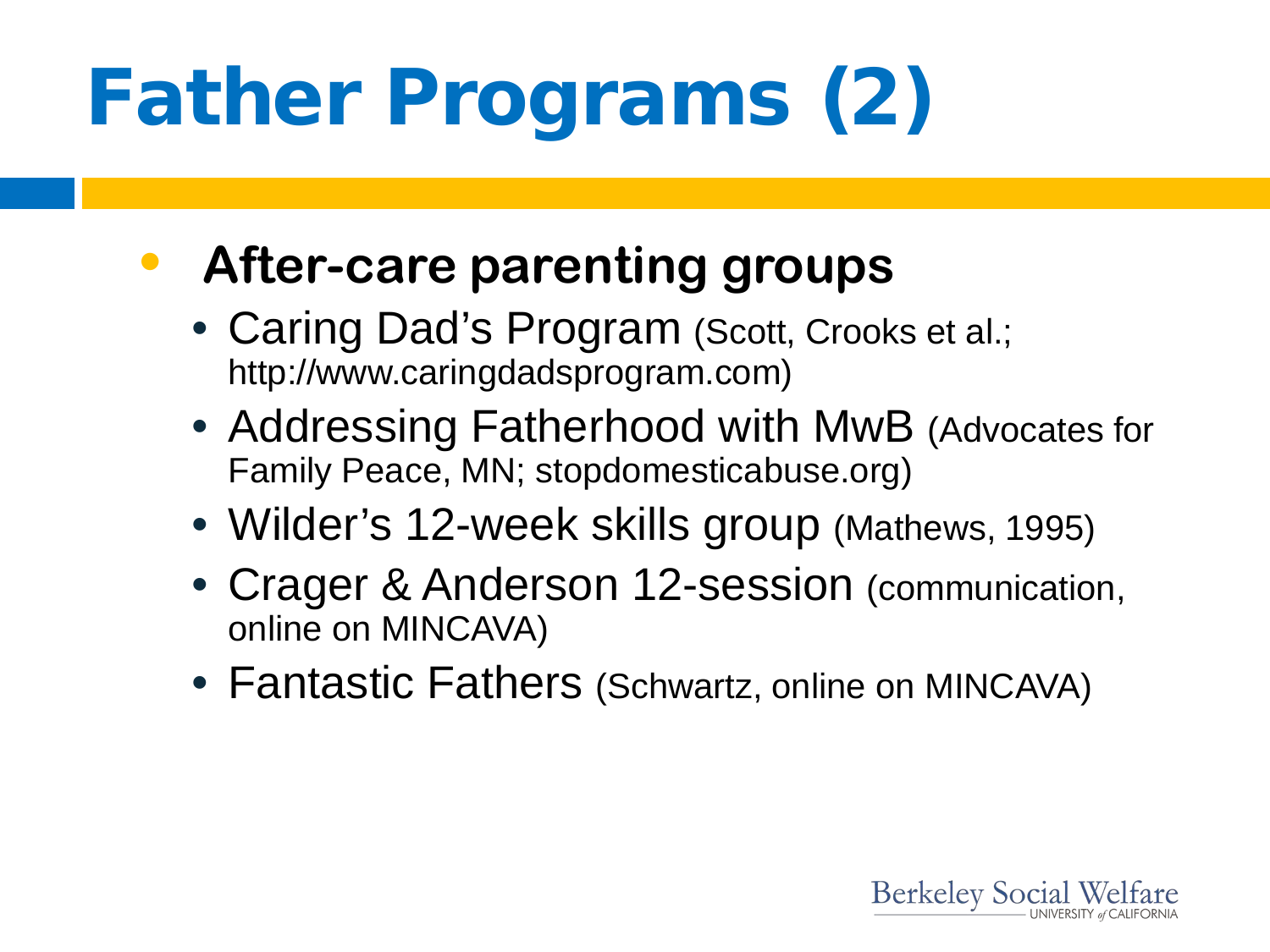### Caring Dads

#### • **Goals:**

- Develop trust and motivation
- Increase focus on child-centered fathering
- Increase responsibility of abuse and neglect
- Consolidate learning, trust, plan for future
- **Small groups, 17 sessions**
- **Most often after batterer intervention**

**Scott et al (2006)**

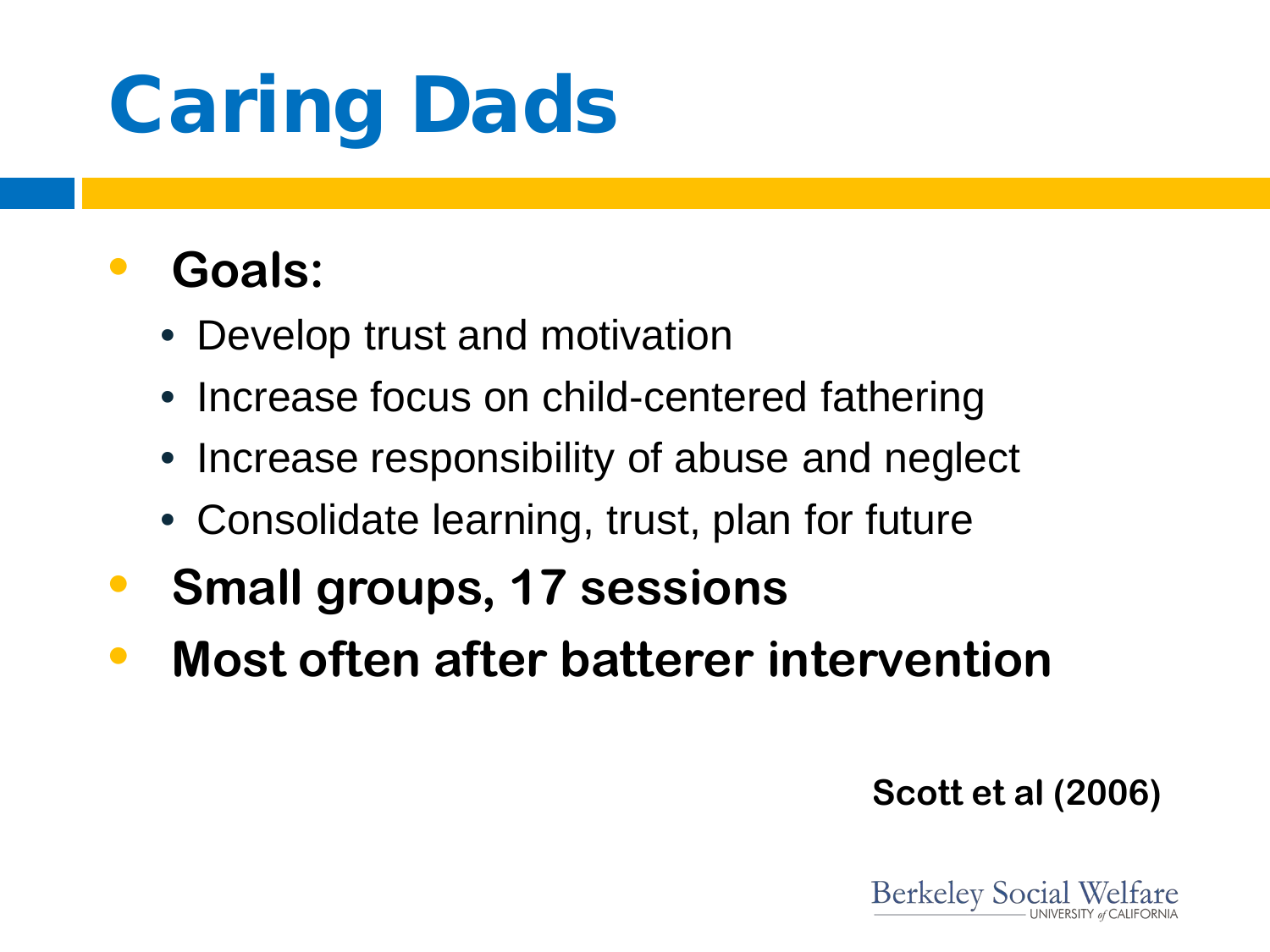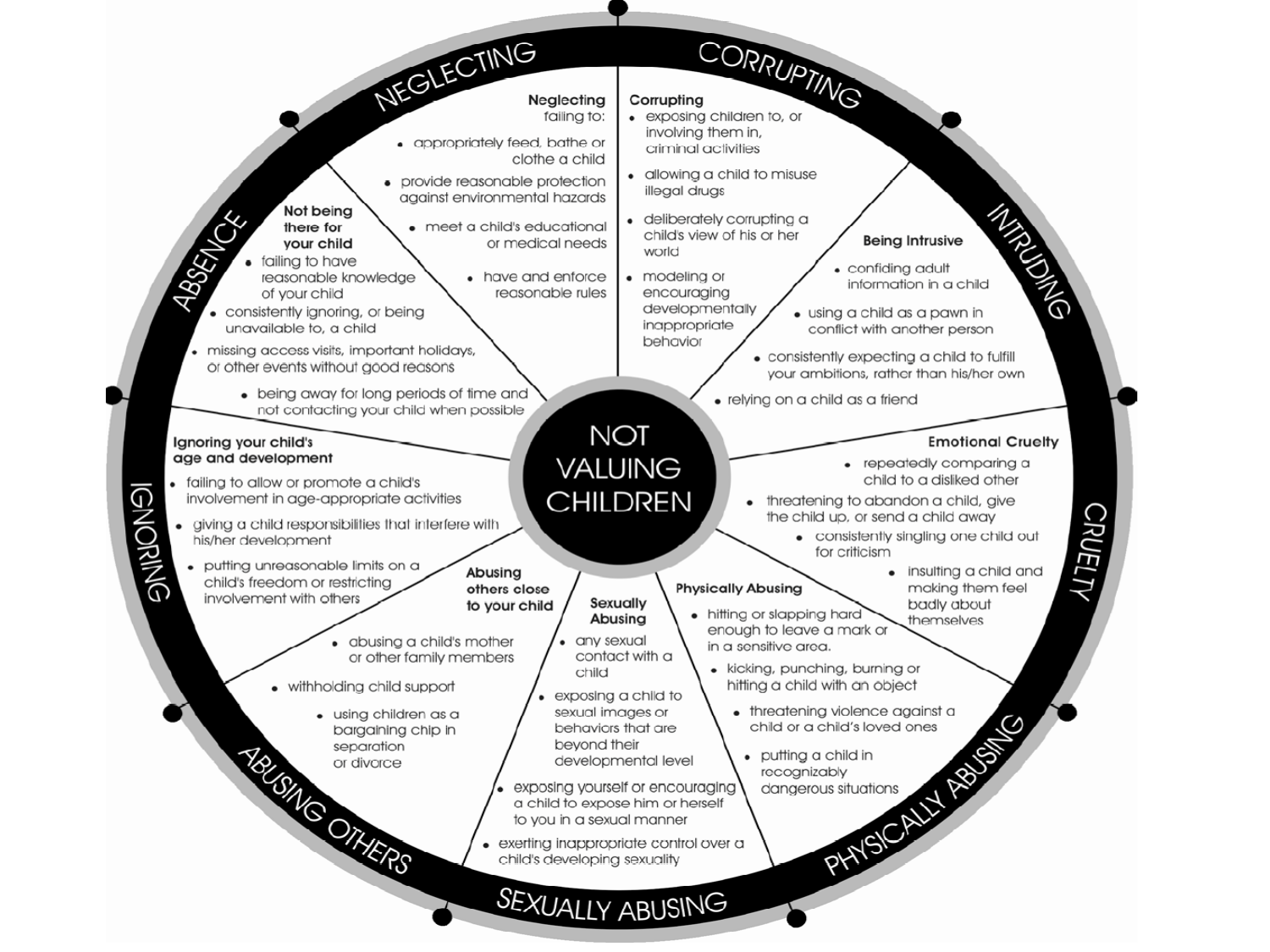Parent-Centered/<br>Abusive Behaviors

Child-Centered **Behaviors** 

Denigrates, insults child

Expresses conditional love and ambivalent feelings towards child

Emotionally or physically rejects child's attention

Uses cruel & harsh control methods

Shows no sensitivity to child's needs.

Intentionally seeks out ways to frighten, threaten or provoke child

Responds unpredictably with emotional discharge through coercion, threats, or bribes

Is sexually or physically coercive or intrusive.

Provides a variety of sensory stimulation & positive emotional expression

Engages in highly competent, child-centered interactions

Communicates to child about normal sexuality & healthy relationships

Makes rules for safety and health

Occasionally scolds, criticizes, interrupts child activity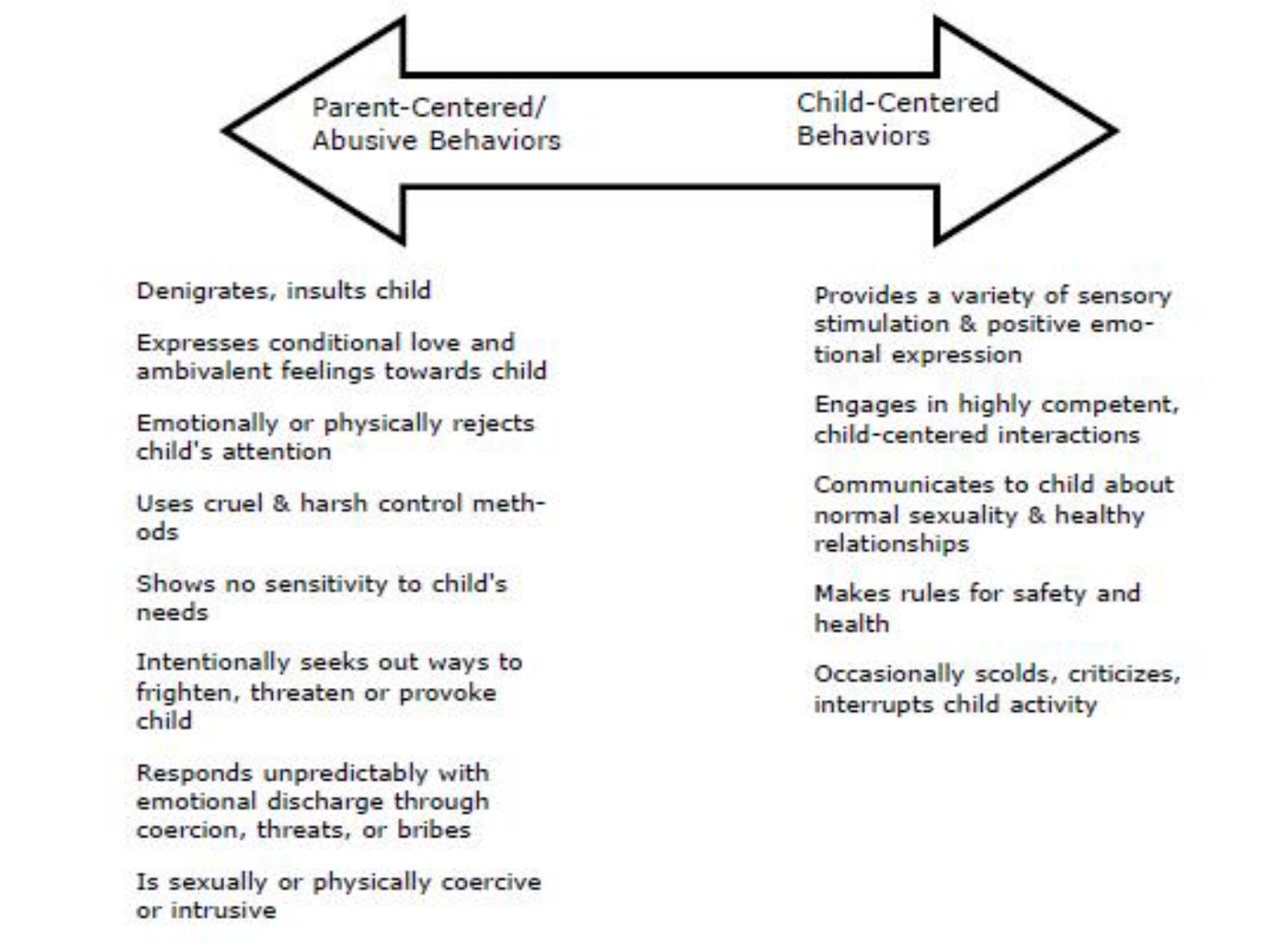#### **What Kind of Example Do I Set?**

Use the following scale to rate yourself. What kind of example do you set for your child or children with the way that you treat their mother? What kind of things are they learning about relationships?

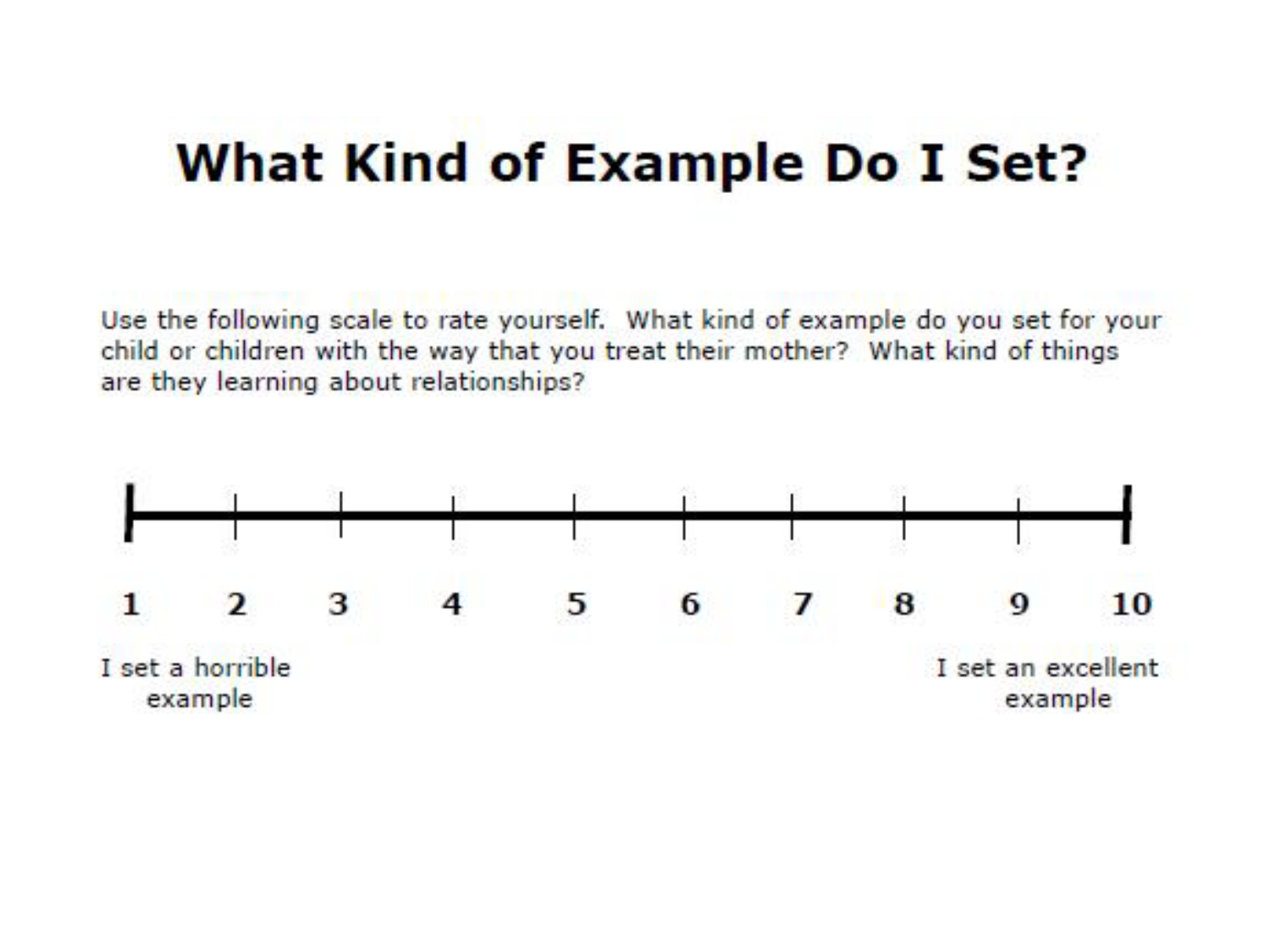### In conclusion

- **Parenting by men who batter is important**
- **There are many opportunities**
- **But there are many concerns**
	- Some fathers are too dangerous for contact
	- Do we encourage engagement? Where?
	- How do we ensure safety?
- **In every area there is a dire need for research:**
	- basic behavioral knowledge
	- assessment
	- decision making
	- intervention

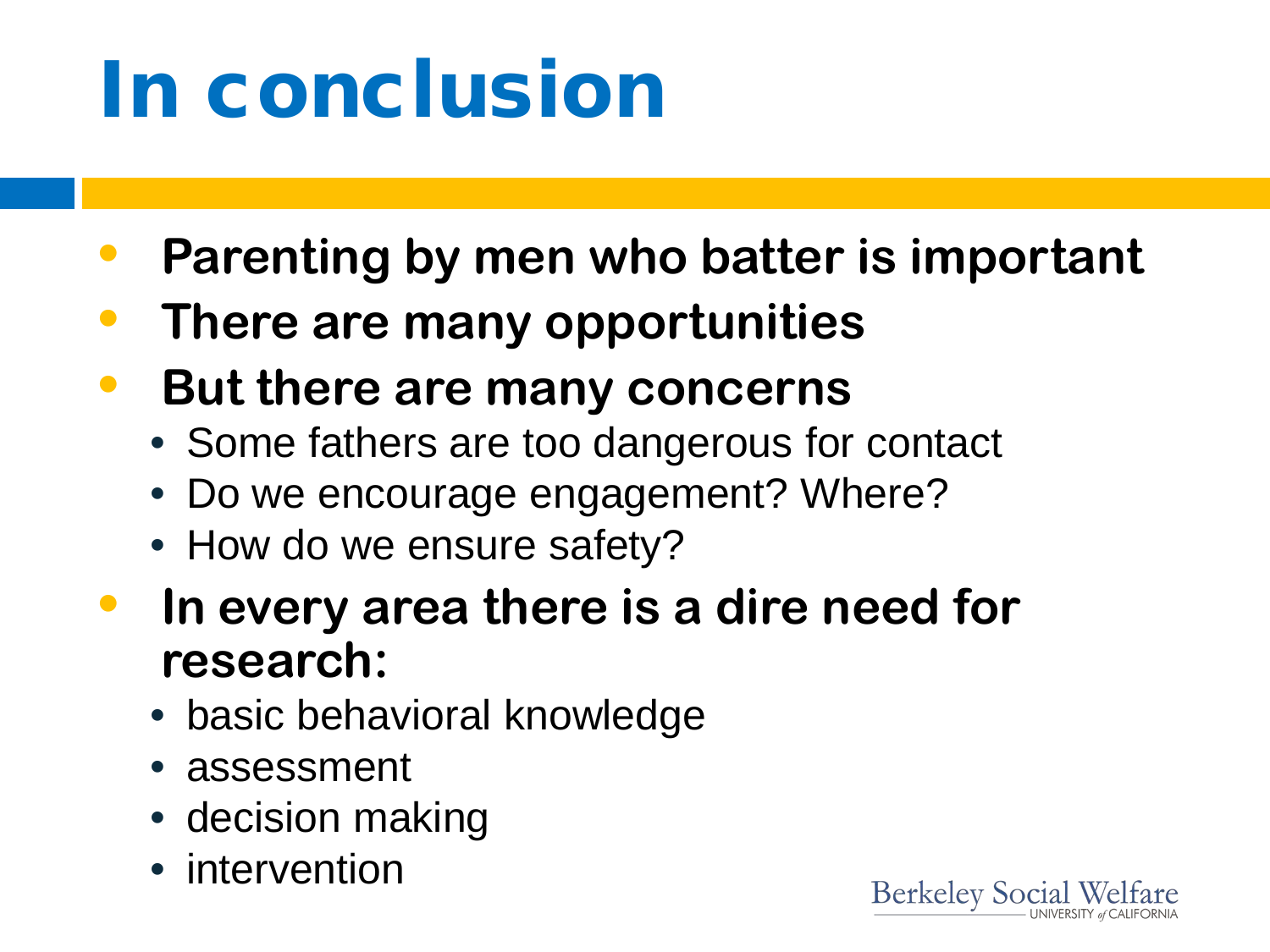## **Promise of Prevention**

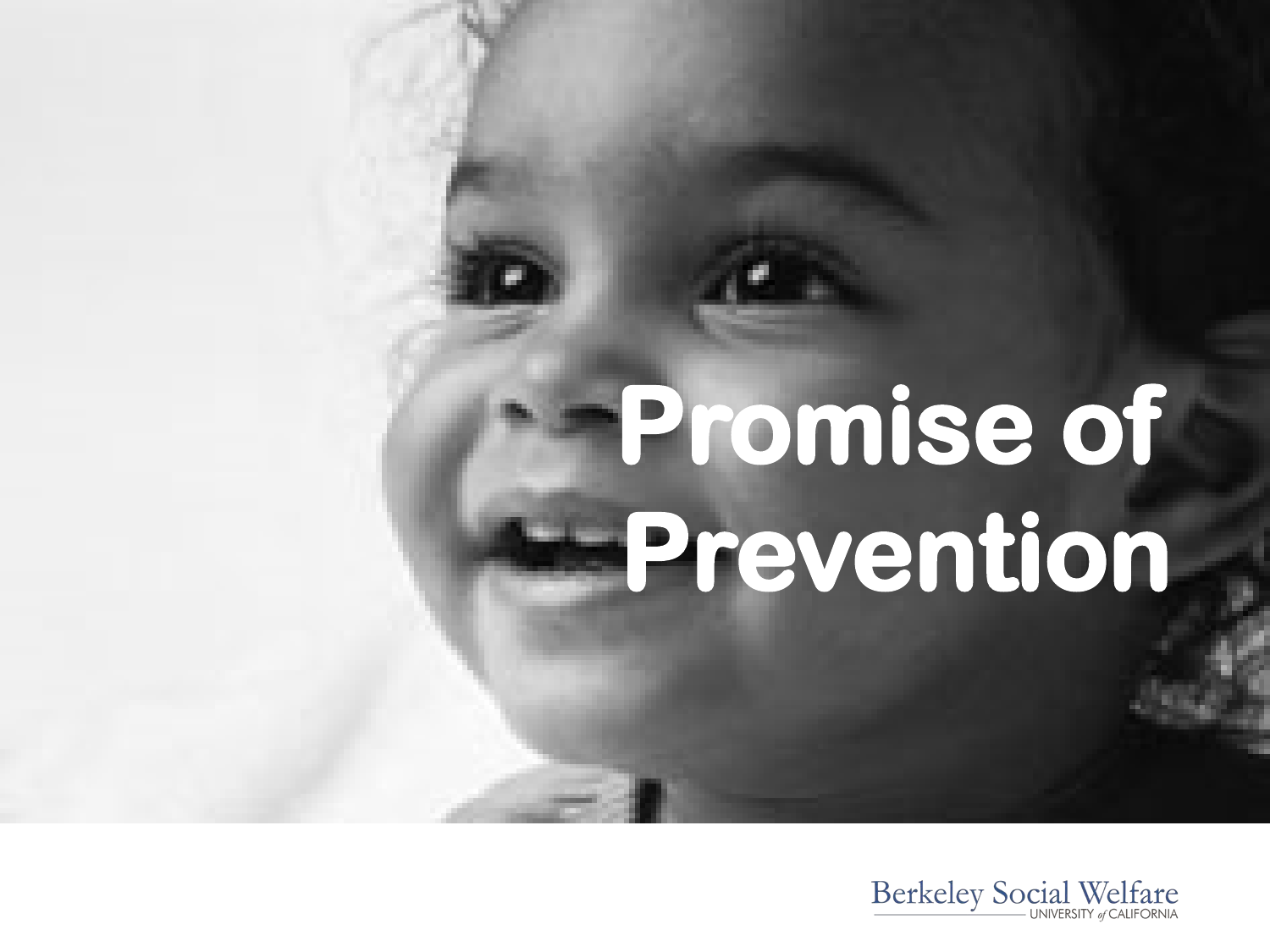#### Opportunities for prevention with new fathers

- **Ultra-sound**
- **Prenatal support**
- **Prenatal education programs (e.g. birthing)**
- **Delivery involvement**
- **Immediate post-delivery period and well-child check-ups**
- **Home visiting programs**
- **Parenting preparation programs**
- **Social marketing to men, reaching them in nontraditional settings**

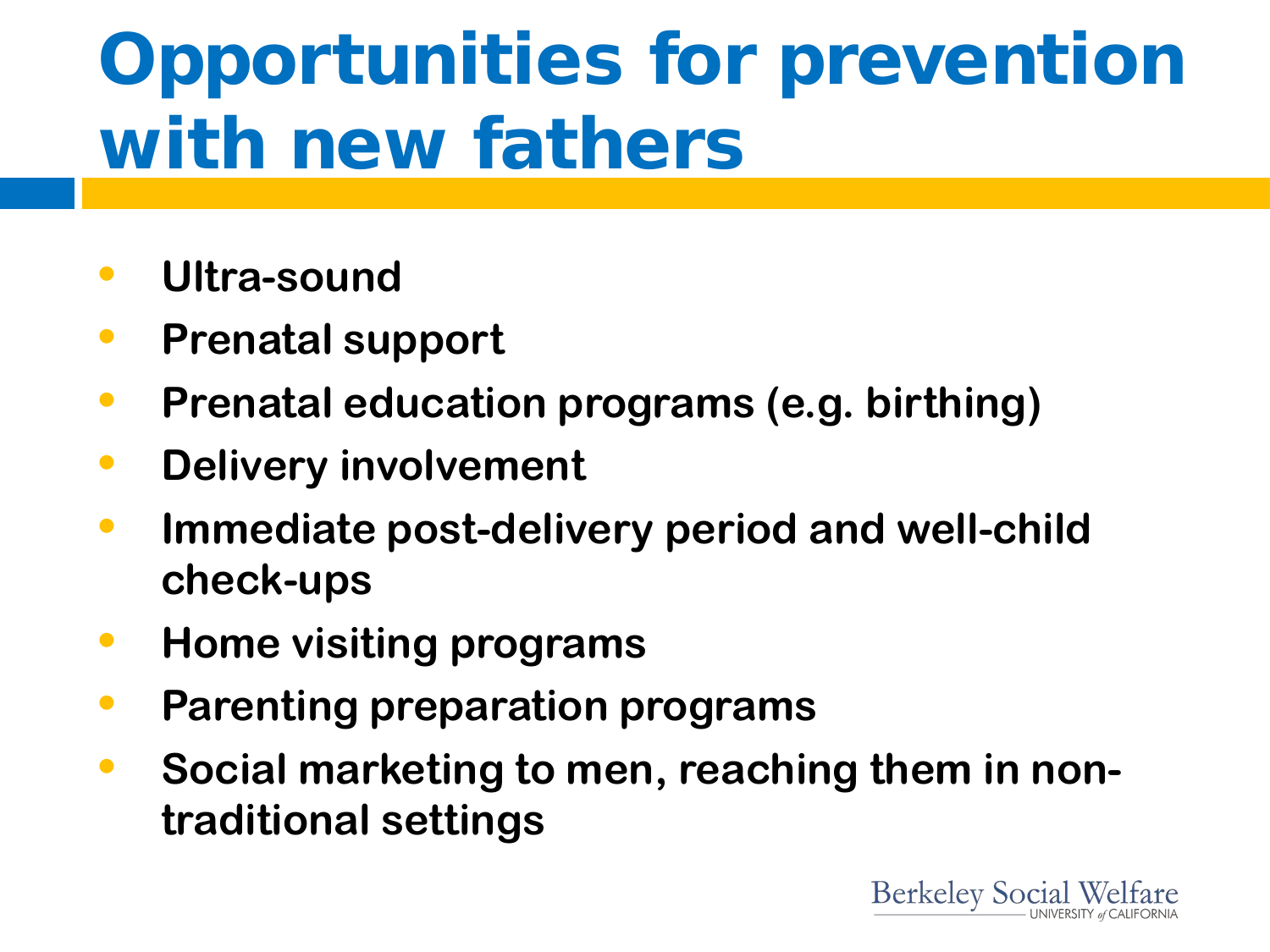## **New mobilizing men project**



UNIVERSITY of WASHINGTON | TACOMA SOCIAL WORK

Admissions Student Involvement Academics  $\sim$ 

**Tuition and Financial Aid** About UW Tacoma Alumni

| Home Admissions v Academics v Courses v Resources v Alumni About v Contact |  |
|----------------------------------------------------------------------------|--|
|----------------------------------------------------------------------------|--|

#### Mobilizing Men for Violence Prevention (MMVP)

Home / Social Work / About / Mobilizing Men for Violence Prevention (MMVP)

**Social Work Jump Links Prospective Students Current Students** Freshmen **Faculty & Staff Community Supporters** 

#### **Follow UW Tacoma**

- **O** UW Tacoma Facebook
- Social Work Program Facebook

**Advisory Council** 

#### Welcome!

MMVP is a research collaboration between the social work programs at the University of Michigan, the University of Minnesota and the University of Washington, Tacoma. Founded in 2008, the mission of the Global Research Program on Mobilizing Men for Violence Prevention (MMVP) is to develop effective strategies with men to create respectful relationships and prevent childhood exposure to family violence. This project will examine early prevention strategies to engage new fathers and non-violent men in preventing violence against women and children.

We invite you to read about our current projects and to look at papers and documents resulting from this project.

MMVP is a member of MenEngage  $\varnothing$ 

MMVP is a member of EngagingMen.Net  $\vec{\omega}$ , a Gender Justice Network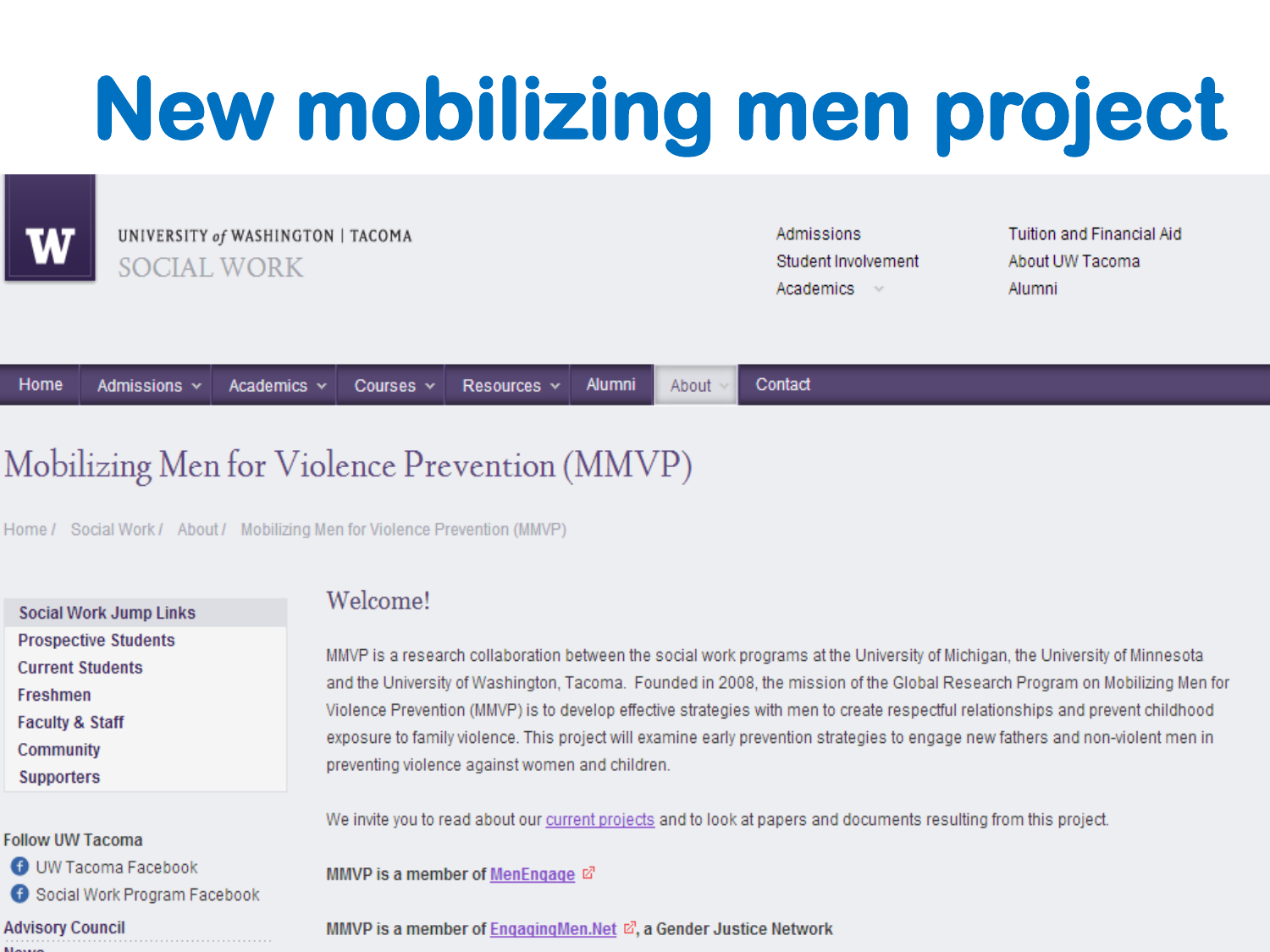#### Online resources

 **MINCAVA Electronic Clearinghouse http://www.mincava.umn.edu (search "child exposure")**

**Mobilizing Men for Violence Prevention http://www.tacoma.uw.edu/social-work/mobilizing- men-violence-prevention-mmvp**

**Futures Without Violence http://www.futureswithoutviolence.org**

**Centre for Children and Families in the Justice System http://www.lfcc.on.ca**